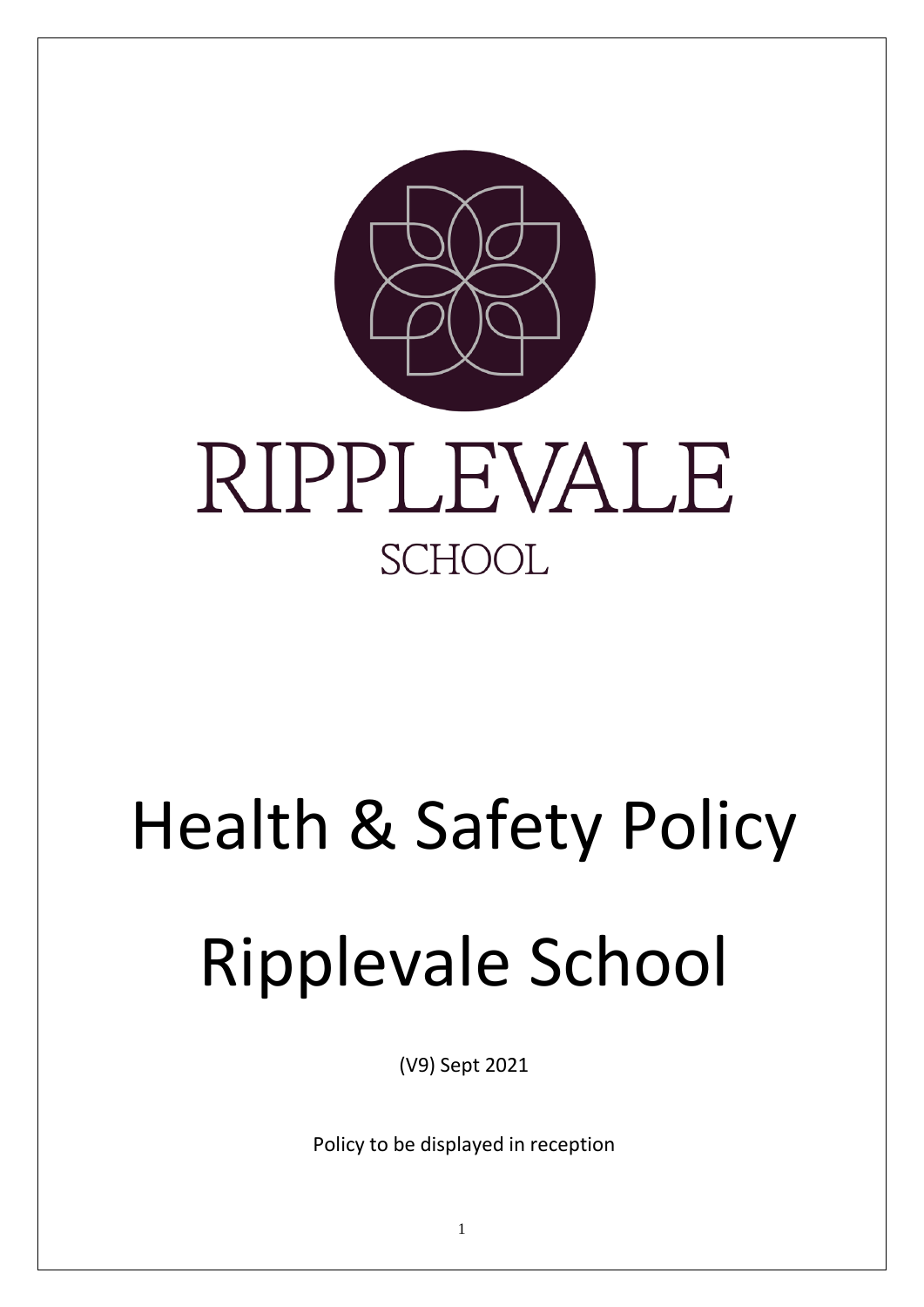All staff to be advised to read during their induction

# **Notes**

# **Changes made during 2020/21**

- Mobile known as resource room **–** moved to field change of use to school dog room
- Playground renovation to Sensory Area– consisting of the erection of wooden structures, walkways and planters
- School animals on site dogs and chickens refer to separate RAs
- External trampoline refer to separate RA

# **Changes made during 2019/20**

- Upgrade of sewage treatment plant
- Upgrade of electrical intake UKPN
- Upgrade of fuse boards to facilitate the above

# **Changes made during 2018/19**

● woodshed converted to library & caretaker office

# **A number of significant changes were identified between the 2017 and 2018 review**. The changes identified can be summarised as:

- **Main House:** the school no longer operates as a residential and overnight-accommodation school, and is now only daytime educational for Post 16 students. In support of this, the first and second floor within the Main House has been renovated and refurbished with residential rooms now serving as classrooms and common rooms.
- **Building 17:** previously operating as Lower School/ Post 16 is now only Lower (Primary) School, with Post 16 now operating within the Main House.
- **Building 16:** previously operating as The Hub, is now known as the Therapy Suite. A series of partition walls have been installed to create a single central corridor with 6 rooms present (3 rooms either side of the corridor) plus a student WC.
- **Fire alarm and detection system:** an extensive programme of works have been completed to interlink and create a single, standalone fire alarm and detection system covering all buildings. This replaces there being several individual alarm systems for individual buildings.

## **In support of these changes, the fire risk assessment was re-completed in its entirety in August 2018, and last subject to review in August 2021. See assessment for full building details across the premises.**

Last Review: September 2021 –K Castle/J Norris Next Review due: September 2021

## **Revisions Made**

| Date<br>- - -<br>$-1$<br>tior<br>Summar |
|-----------------------------------------|
|-----------------------------------------|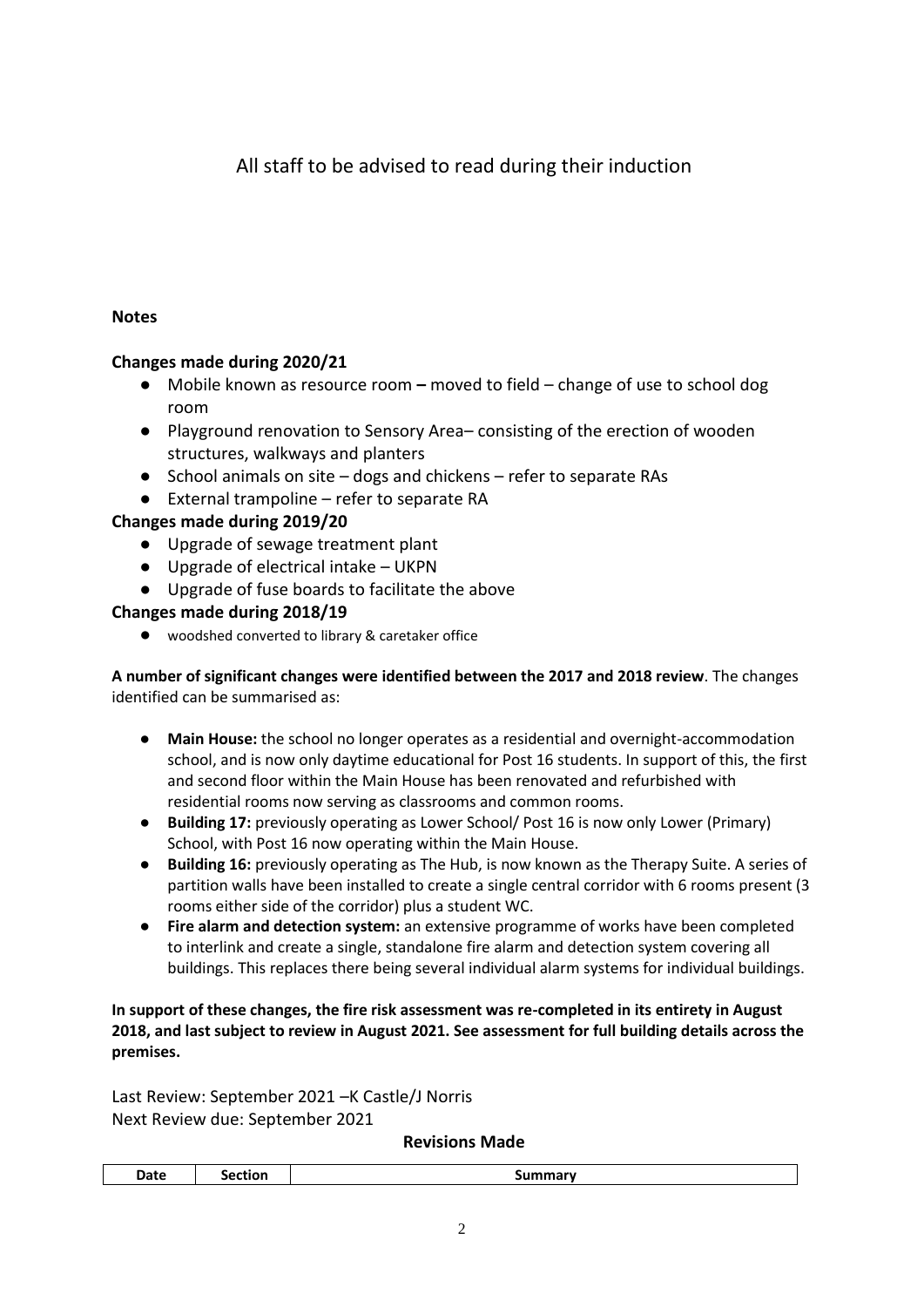| 01/09/2015  | 59             | Safety committee structure included                                          |  |  |  |  |
|-------------|----------------|------------------------------------------------------------------------------|--|--|--|--|
| 01/09/2015  | 2.             | All of Section 2 - Introduction to HSG 65 has been replaced with new wording |  |  |  |  |
|             |                | and diagram.                                                                 |  |  |  |  |
| 01/09/2015  | 8              | Management Plan and Risk Register has been removed completely.               |  |  |  |  |
| 01/09/15    | 16             | Construction Activity has been amended to reflect the CDM Regulations 2015,  |  |  |  |  |
|             |                | also some amendments on wording.                                             |  |  |  |  |
| 01/09/2015  | 33             | Vehicles and Driver responsibilities - wording changed to be reviewed every  |  |  |  |  |
|             |                | 12 months not every 6 months.                                                |  |  |  |  |
| 01/09/2015  | 38             | Additional wording added.                                                    |  |  |  |  |
| 01/09/2015  | 40             | Additional wording added.                                                    |  |  |  |  |
| 01/09/2015  | 53             | Additional wording added                                                     |  |  |  |  |
| 01/09/2015  | 54             | Additional policy ref added.                                                 |  |  |  |  |
|             |                |                                                                              |  |  |  |  |
| 08/09/2016  | pg1            | Note added re significant change: Lower School/ Post 16 relocation to main   |  |  |  |  |
|             |                | site                                                                         |  |  |  |  |
| 08/09/2016  | $\overline{2}$ | New HSG65 model added                                                        |  |  |  |  |
| 08/09/2016  | 4              | Safety advisor contact details/ address updated                              |  |  |  |  |
| 15/09/2016  | 16c)           | Section added re construction plant/machinery required for contractors       |  |  |  |  |
| 15/09/2016  | 32j)           | Section added re moving of car park                                          |  |  |  |  |
|             |                |                                                                              |  |  |  |  |
| 15/08/2017  | pg1            | Notes added re changes to: Building 17, The Hub and new Trade Skills         |  |  |  |  |
|             |                | building.                                                                    |  |  |  |  |
| 15/08/2017  | 32j            | Car park arrangements updated                                                |  |  |  |  |
| 31/08/2018  | Pg1            | Notes added re changes to: Main House, Building 17, Building 16 and Fire     |  |  |  |  |
|             |                | Alarm and Detection system.                                                  |  |  |  |  |
| 31/08/2018  | Throughout     | References to residential/overnight processes removed.                       |  |  |  |  |
| 31/08/2018  | Statements     | Signatory details of Statements of Intent for H&S and Fire updated from      |  |  |  |  |
|             | of Intent      | <b>Business Manager to CEO</b>                                               |  |  |  |  |
| 11/09/2019  | All            | Annual review of Health & Safety Policy completed.                           |  |  |  |  |
| 15/09/2020  | All            | Periodic review of H&S Policy completed                                      |  |  |  |  |
|             | 3.             | Reference to completion of COVID-19 risk assessment added.                   |  |  |  |  |
|             | 19.            | DSE assessment requirements updated                                          |  |  |  |  |
|             | $\mathbf 1$    | 19/20 changes - woodshed converted to library & caretaker office             |  |  |  |  |
| 02/09/20 21 | All            | Periodic review of H&S Policy completed                                      |  |  |  |  |
|             | $\mathbf 1$    | 20/21 changes as listed                                                      |  |  |  |  |
|             |                |                                                                              |  |  |  |  |
|             |                |                                                                              |  |  |  |  |

| Part | Title                   | <b>Item No</b> | <b>Content Description</b>               | Page No |
|------|-------------------------|----------------|------------------------------------------|---------|
| 1    | Safety Policy Statement | A              | General                                  |         |
|      |                         | B              | Fire                                     | 6       |
|      | Organisation            | 1.             | Summary of relevant legislation          |         |
|      |                         | 2.             | Introduction to HSG 65                   | 8       |
|      |                         | 3.             | Types and completion of risk assessments | 11      |
|      |                         | 4.             | Competent advisors                       | 12      |
|      |                         | 5.             | Safety Enforcement agencies              | 12      |
|      |                         | 6.             | Health & Safety responsibilities         | 13      |
|      |                         | 7.             | Insurance                                | 13      |
|      |                         | 8.             | <b>Method of Work Statements</b>         | 13      |
|      |                         |                |                                          |         |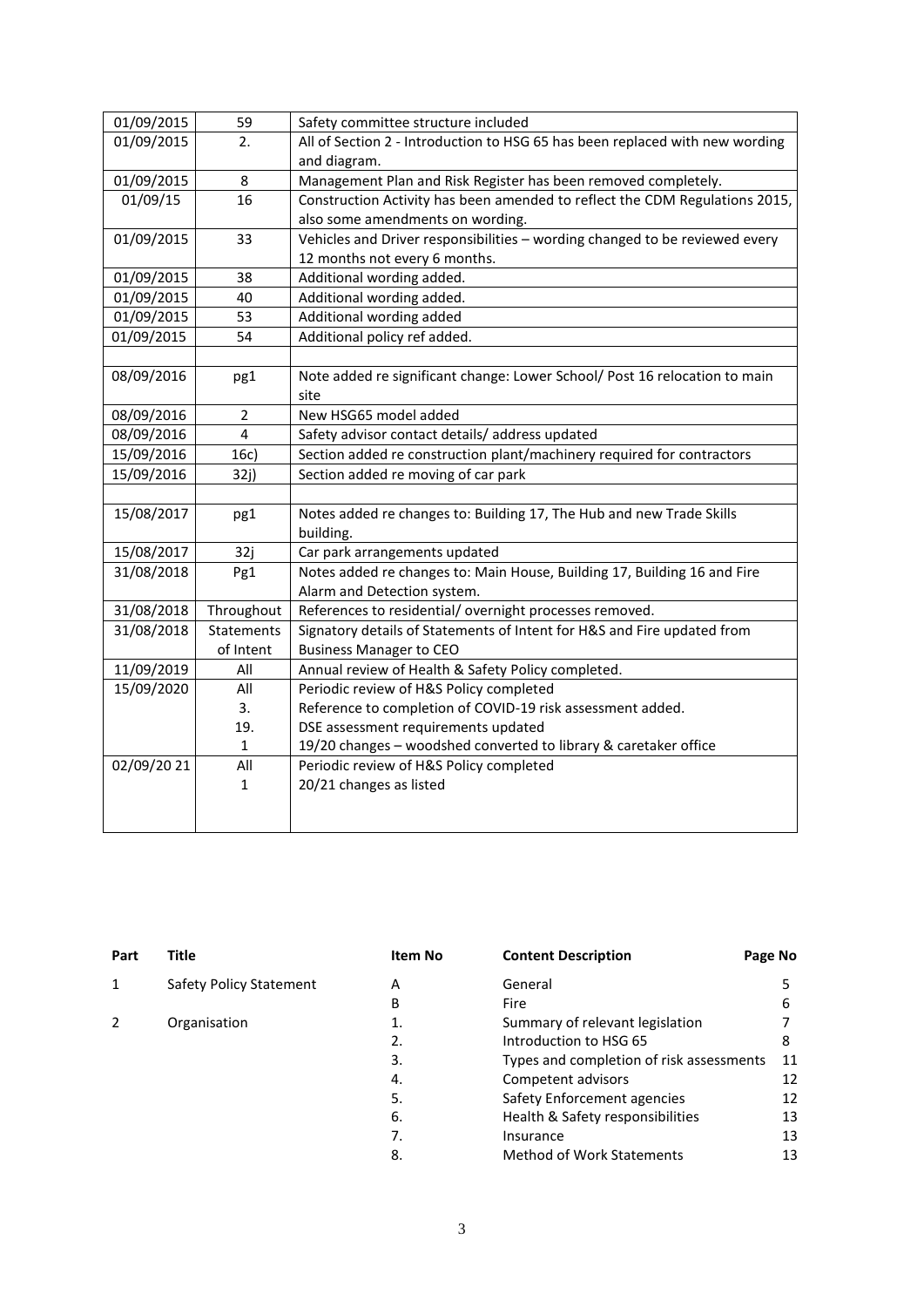| 3 | Arrangements |
|---|--------------|
|---|--------------|

|   |              | 9.                     | <b>Safety Committees</b>              | 13  |
|---|--------------|------------------------|---------------------------------------|-----|
|   |              | 10.                    | Communication                         | 14  |
|   |              | 11.                    | <b>Training</b>                       | 14  |
|   |              | 12.                    | Review of safety systems              | 15  |
|   |              | 13.                    | Safety inspections and audits         | 15  |
| 3 | Arrangements | 14.                    | <b>Control of Contractors</b>         | 17  |
|   |              | 15.                    | Construction activity                 | 17  |
|   |              | 16.                    | Use of plant and machinery            | 18  |
|   |              | 17.                    | Lifting operations                    | 18  |
|   |              | 18.                    | Pressure systems                      | 18  |
|   |              | 19.                    | Display Screen Equipment (DSE)        | 18  |
|   |              | 20.                    | Fire                                  | 19  |
|   |              | 21.                    | Electricity & Gas                     | 19  |
|   |              | 22.                    | Lighting                              | 20  |
|   |              | 23.                    | <b>Manual handling</b>                | 21  |
|   |              | 24.                    | <b>Noise</b>                          | 21  |
|   |              | 25.                    | Vibration                             | 21  |
|   |              | 26.                    | Provision and use of work equipment   | 22  |
|   |              | 27.                    | Working at Height                     | 22  |
|   |              | 28.                    | Demolition activity                   | 22  |
|   |              | 29.                    | Confined space working                | 23  |
|   |              | 30.                    | Hidden services/ Overhead services    | 23  |
|   |              | 31                     | Grinding and cutting discs            | 23  |
|   |              | 32.                    | Vehicles and driver's responsibility  | 23  |
|   |              | 33.                    | Security issues                       | 24  |
|   |              | 34.                    | Visitors                              | 24  |
|   |              | 35.                    | Purchases                             | 25  |
|   |              | 36.                    | COSHH including asbestos & legionella | 25  |
|   |              | 37.                    | PPE                                   | 27  |
|   |              | 38.                    | Smoking policy                        | 28  |
|   |              | 39.                    | Accidents & Injuries reporting        | 28  |
|   |              | 40.                    | First aid                             | 29  |
|   |              | 42.                    | Staff fitness                         | 29  |
|   |              | 43.                    | Young Workers                         | 29  |
|   |              | 44.                    | New & expectant mothers               | 29  |
|   |              | 45.                    | Disabled staff                        | 29  |
|   |              | 46.                    | Drugs & alcohol issues                | 30  |
|   |              | 47.                    | Staff welfare                         | 30  |
|   |              | 48.                    | Staff clothing                        | 30  |
|   |              | 49.                    | Lone working                          | 30  |
|   |              | 50                     | Mobile Telephones                     | 30  |
|   |              | 51.                    | Health surveillance                   | 31  |
|   |              | 52.                    | <b>Waste Management</b>               | 31  |
|   |              | 53                     | School Trips & Outside activities     | 31  |
|   |              |                        | <b>Accident Reporting</b>             | 33. |
|   |              |                        |                                       | H&S |
|   |              | <b>Staff Structure</b> | 34                                    |     |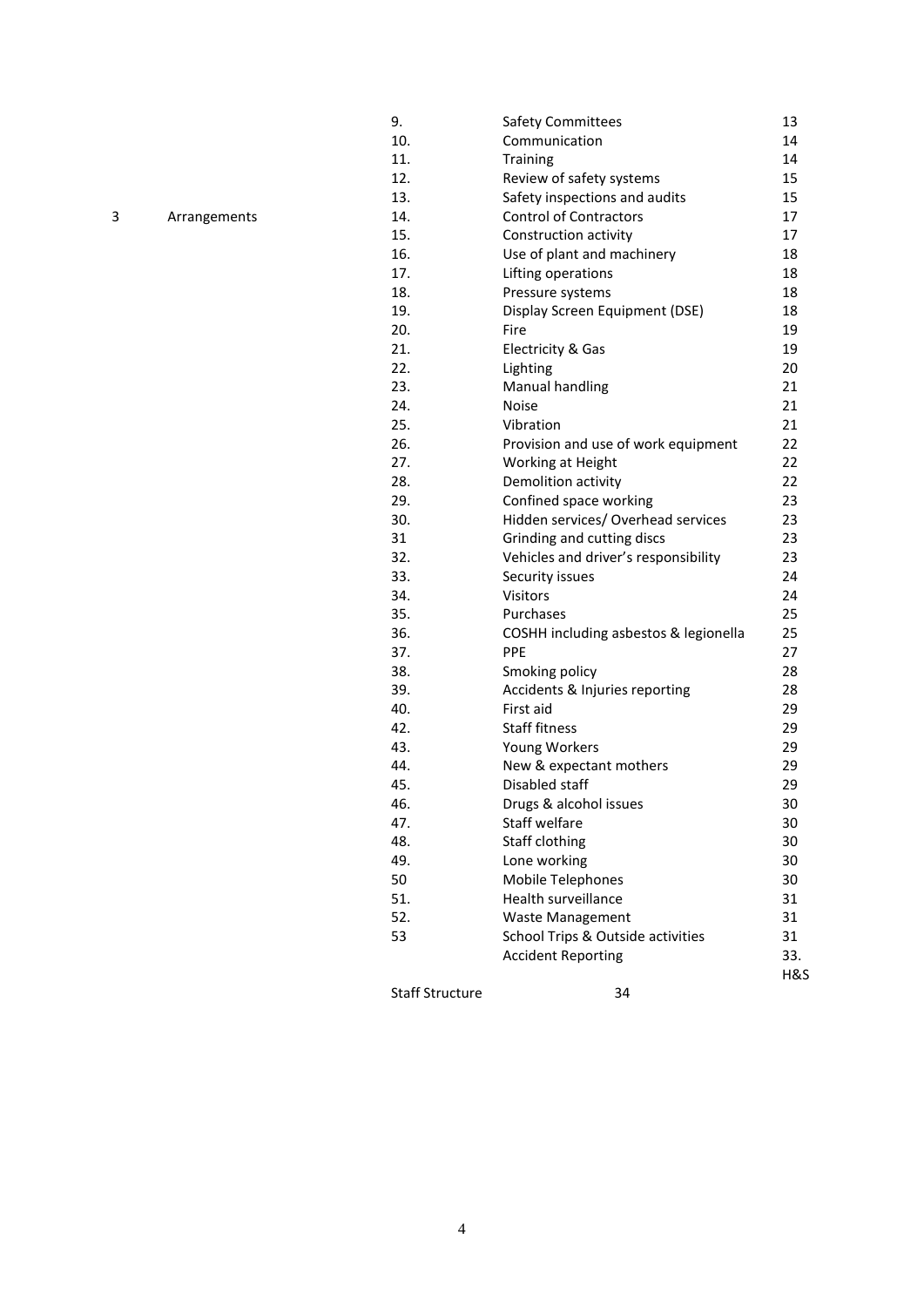#### **Part 1**

#### **A - Safety Policy Statement of Intent – General H&S**

As Head Teacher, I am committed to creating a safe working environment to ensure the health, safety & welfare of all students, staff and visitors.

In fulfilling this commitment, I will seek through competence, co-operation and coordination with staff and visitors to provide and maintain a safe and healthy working environment by meeting legislative standards and developing acceptable working practices.

It is my objective to reduce to as low level as practicable personal accident, injury or illness or other financial loss by

- (a) Managing a variety of hazards and risks
- (b) Providing adequate resources, supervision and training and
- (c) Monitoring health and safety performance of the business

The organisation and arrangements for achieving the above are set out and detailed within the safety document and risk assessments

I hope you would join and encourage the belief that safety is everyone's responsibility all the time.

 $\overline{CD}$ 

Jane Norris Headteacher Ripplevale School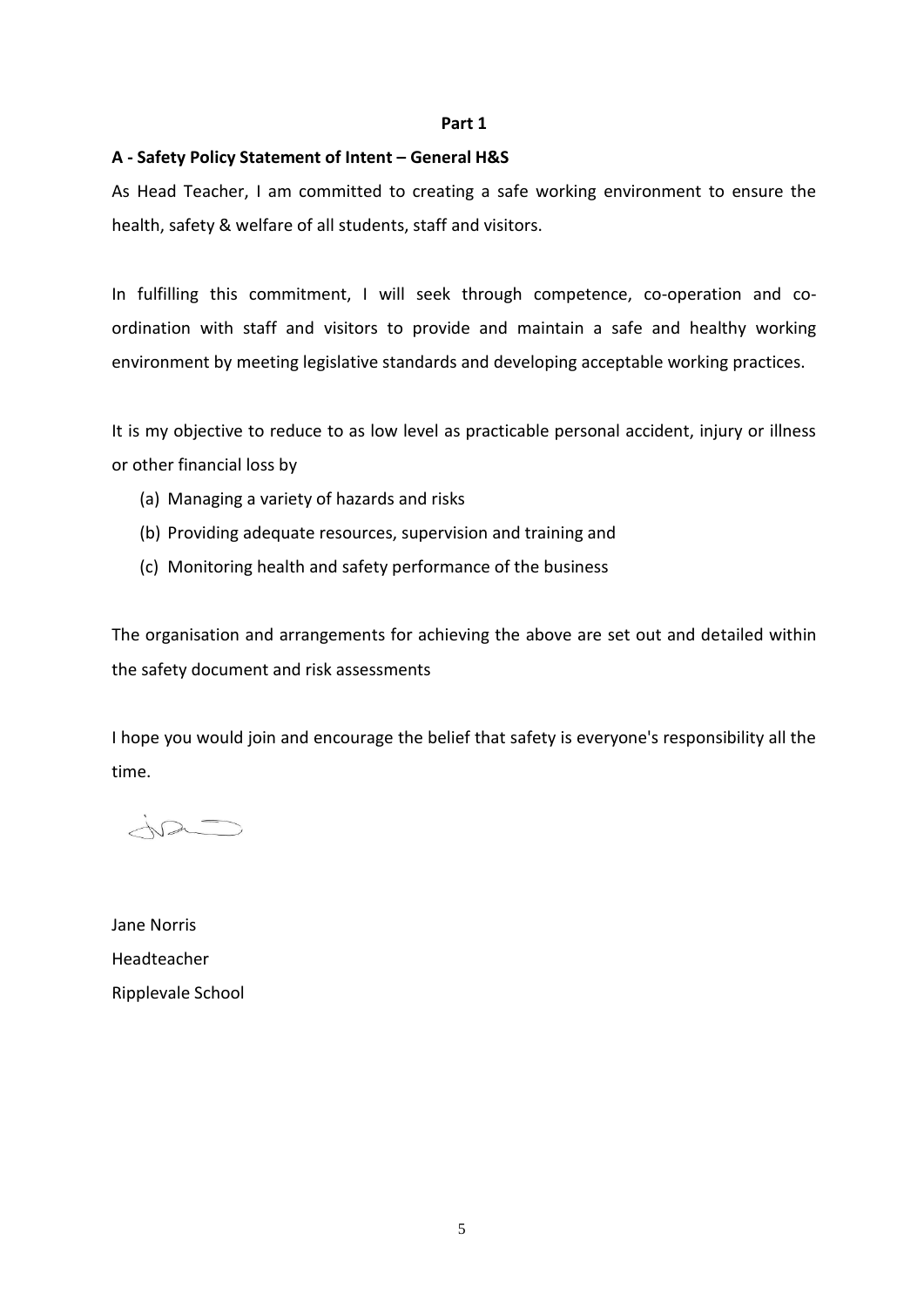#### **B - Safety Policy Statement of Intent – Fire**

As the Responsible Person for fire at Ripplevale School I am committed to creating a safe working environment to ensure the health, safety & welfare of all staff and visitors. In fulfilling this commitment, I will seek through competence, co-operation and co-ordination with staff and visitors to provide and maintain a working environment which reduces to the lowest possible level the risk from fire by meeting legislative standards and developing acceptable working practices.

This objective will be met by following the below strategy which sets out my priorities in respect of fire. All fire issues will be managed in the following order

- Prevention
- Detection and alarm
- Escape
- Containment
- Fire Fighting
- Business continuity

The organisation and arrangements for achieving the above are set out and detailed within the relevant risk assessment and associated fire log.

I hope you would join me, and encourage, the belief that fire safety is everyone's responsibility all the time.

Jane Norris

 $\overline{CD}$ 

Headteacher Ripplevale School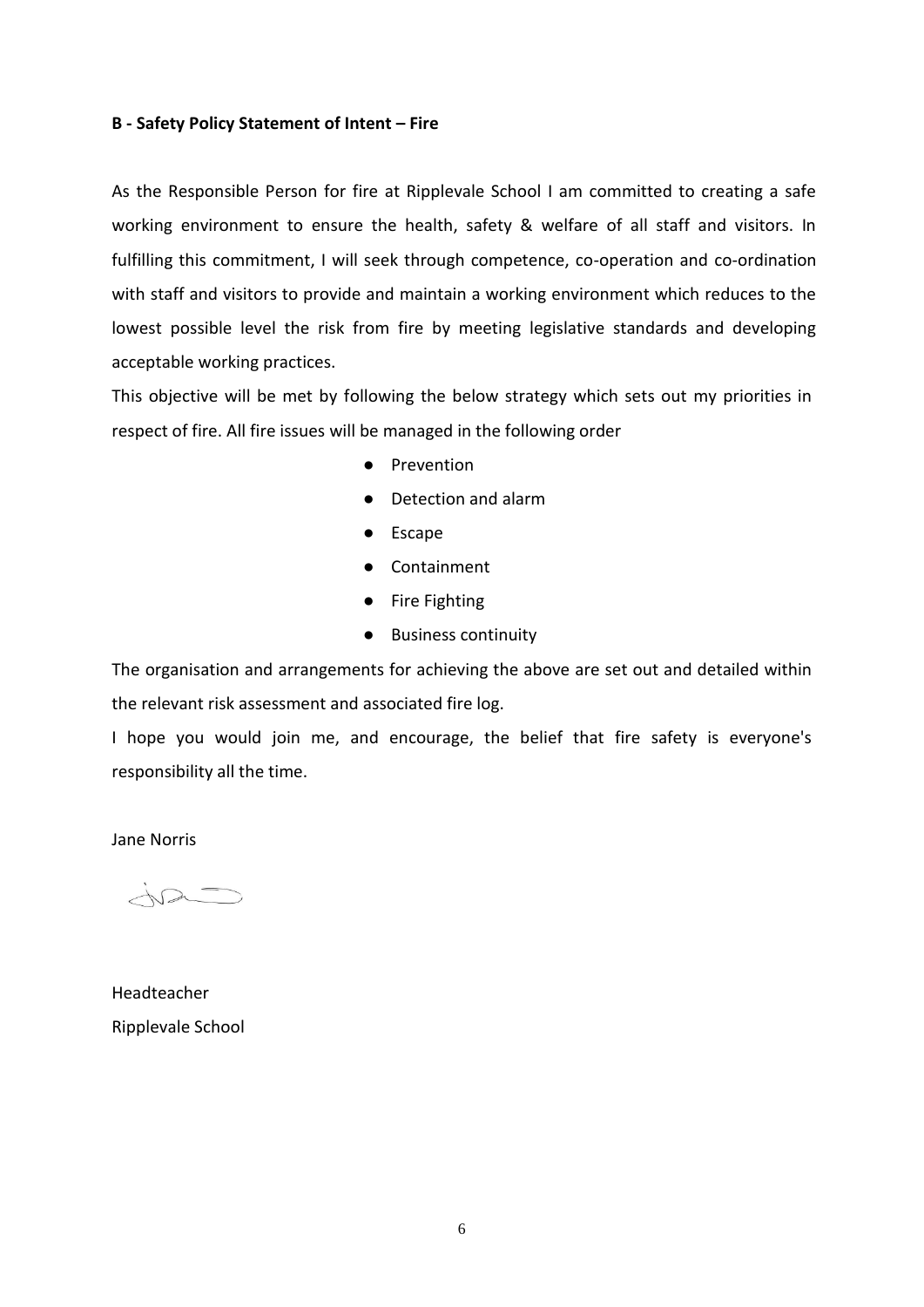# **Part 2 - Organisation**

This document is designed to inform all staff, in a clear & simple manner, of the legal requirements surrounding health and safety, its impact & how they can assist with the process of delivering a safe and secure environment for our residents, students and staff. In this capacity all managers shall be responsible for ensuring that legal responsibilities are complied with and that the supervision of staff takes place. This includes

- 1. Supervision of staff
- 2. The provision of advice and guidance and the identification of training needs.
- 3. Compliance to legal requirements governing the supply and use of work equipment.
- 4. Provision of welfare facilities

# **1. Summary of relevant legislation**

# **Section 2 of the Health & Safety at Work Act 1974**

There is a requirement for employers to prepare and revise as necessary a written statement of health and safety policy and bring such a statement to the notice of their employees.

# **Section 7 of the Health & Safety at Work Act 1974**

It shall be the duty of every employee while at work:

(a) To take reasonable care for the health and safety of himself and other persons who may be affected by his acts or omissions at work and

(b) As regards any duty or requirement imposed on his employer or any other person by or under any of the relevant statutory provisions, to co-operate with him far as necessary to enable that duty or requirement to be performed or complied with.

# **Regulation 5 of the Management of Health & Safety at Work Regulations 1999**

Employers are required to have arrangements in place to cover health and safety and where the undertaking has 5 or more employees these arrangements should be recorded.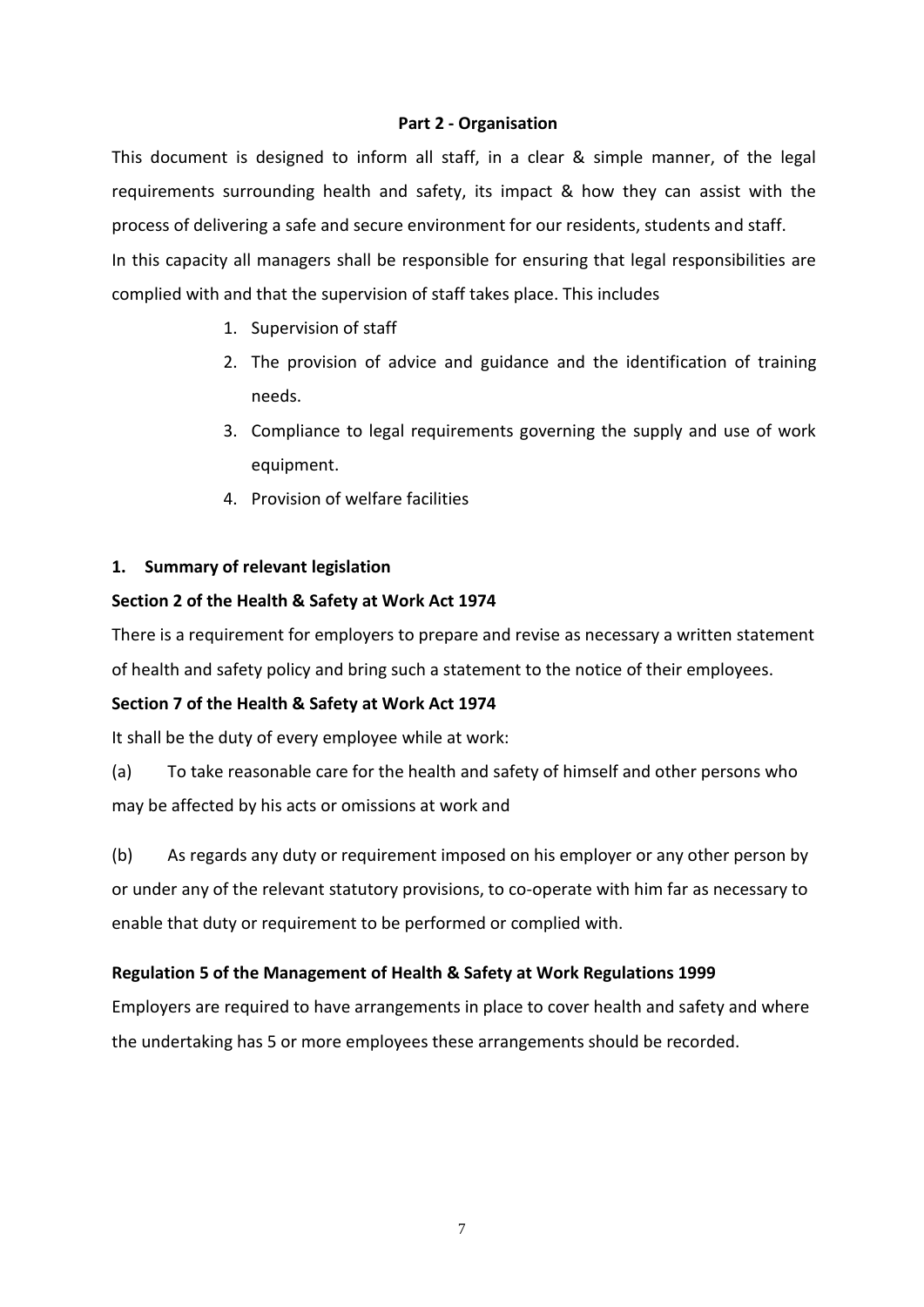#### **2. Introduction to HSG 65**

Successful health & safety management is a vital part of any organisations management systems and the employer will seek, whenever possible, to follow the disciplines identified within the Health & Safety Executive (HSE) guidance "Successful health & Safety Management" (HSG 65) on how organisations can establish and maintain a successful and robust safety system. This system is summarised below. Key is the creation of a meaningful and robust safety policy, which is relevant to the organisation in which the below concept is understood and followed. The concept is based upon the principles of Plan, Do, Check, Act and throughout this policy this concept, and that of continual improvement, is considered at each stage*.*



Plan, Do, Check, Act model

& safety policy sets a clear direction for an organisation to follow. Such a policy contributes to all aspects of business performance as it demonstrates a commitment to continual improvement. Policies should be designed to meet legal requirements, prevent health and safety problems, and enable a relevant response where difficulties arise or new risks are introduced. A good policy for an organisation should reflect the values and beliefs of the

8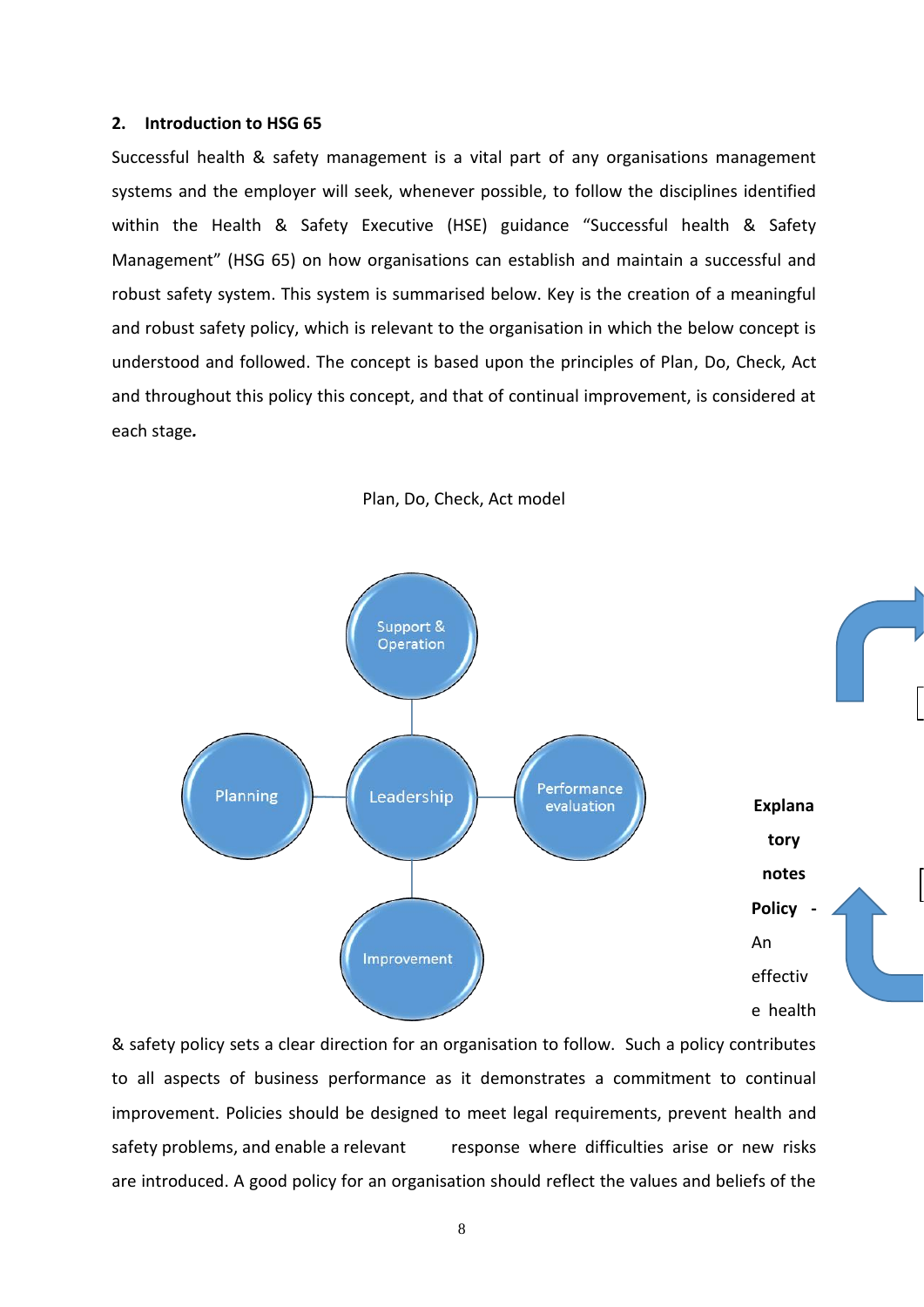organisation and the commitment of senior staff, managers, supervisors and employees to create and provide a safe and healthy working environment is required.

#### **Reviews**

The safety policy should be reviewed when

- (a) there is reason to suspect that a change has taken place or
- (b) there has been a significant change within the business activity
- (c) Where no changes have been made on a regular basis (normally after 12 months)

**Plan -** Effective planning is about the prevention of workplace injuries and accidents by the identification and controlling of risks present particularly when the risks are regarded as high. Planning of the policy should include steps taken to ensure legal compliance and procedures for dealing with emergency situations. Such planning should be undertaken in liaison with, and, in consultation with, staff at all levels within the organisation.

Planning for health and safety involves the design, development and implementation of appropriate management arrangements, risk identification and identification of control measures and workplace precautions which include not only the maintenance of systems introduced, but on-going improvements. Within the planning stages the whole organisation should be considered and the way in which each part links with each other.

Effective planning also requires the establishment of systems and processes to identify relevant information about the organisation, knowledge of the legal requirements around safety and the identification of action to be taken to achieve the identified policies, which includes effective communication of the requirements.

**Do -** For a policy to be effective there is a reliance upon an effective management system to ensure that so far as is reasonably practicable actions are taken to reduce workplace risk. Examples of this include

- The assessment of risk and the priorities arising to reduce those risks.
- The communication processes to be utilised to ensure that all levels of the organisation are aware of the policy, its requirements and controls

9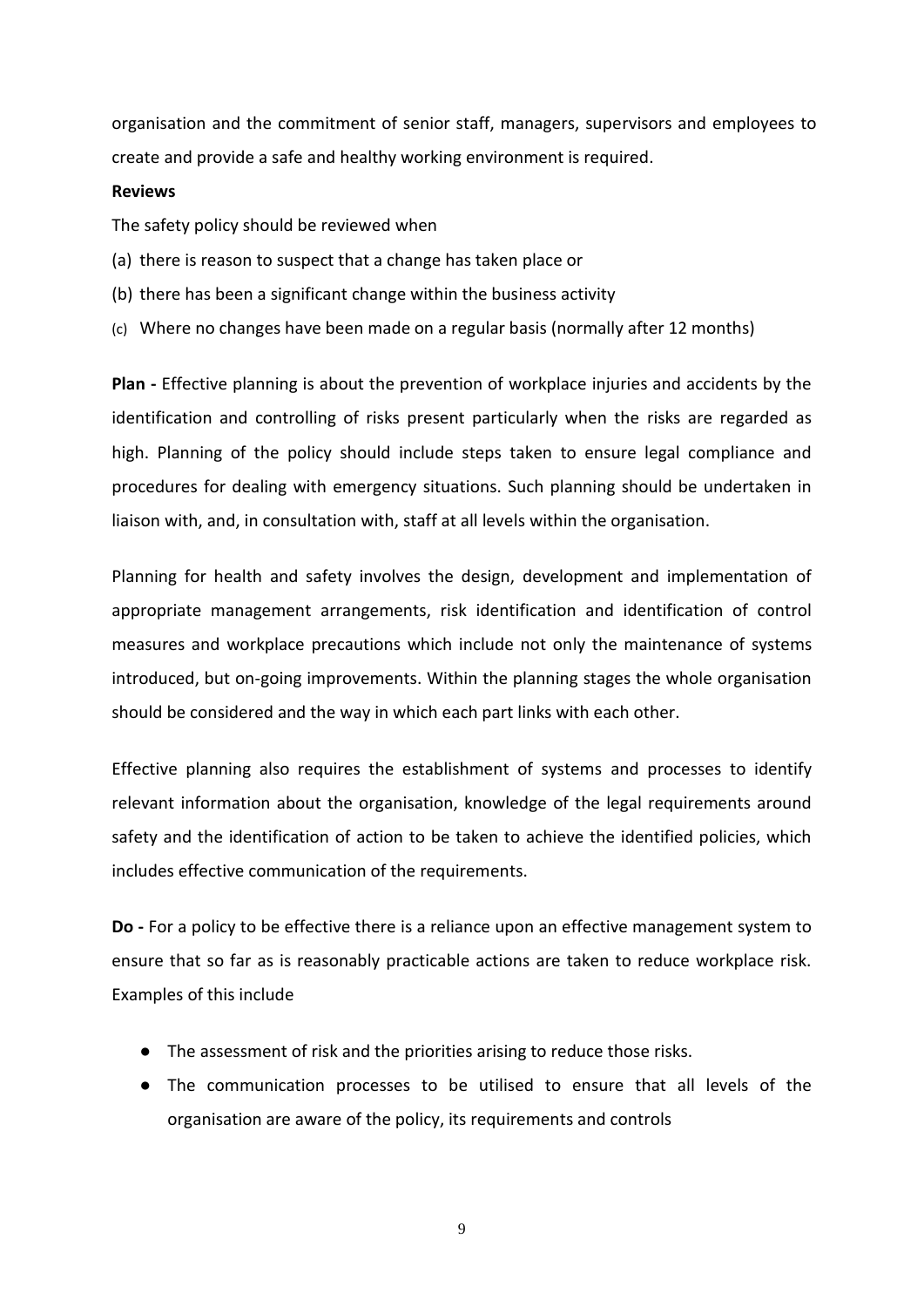- The involvement of staff to create a positive attitude and culture towards safety issues.
- The provision of suitable equipment, training and supervision
- The provision of adequate resources, including competent advice as appropriate

**Check -** An organisation should learn from all relevant experiences and apply any lessons learnt. This is achieved by undertaking reasonable monitoring of the policy and identified processes which may include internal and external auditing, accident investigation etc. Such a process will indicate to what extent the safety policy has been embedded and allows managers to take appropriate action in the event that a shortfall or change in working practices or procedures is identified

**Act -** Having identified the extent to which a safety policy is embedded within the organisation the policy and associated processes can be revisited in order that lessons learnt from accidents and incidents, ill health data, audits and inspections and other experiences, including enforcement activity can be included within the on-going development of the safety system.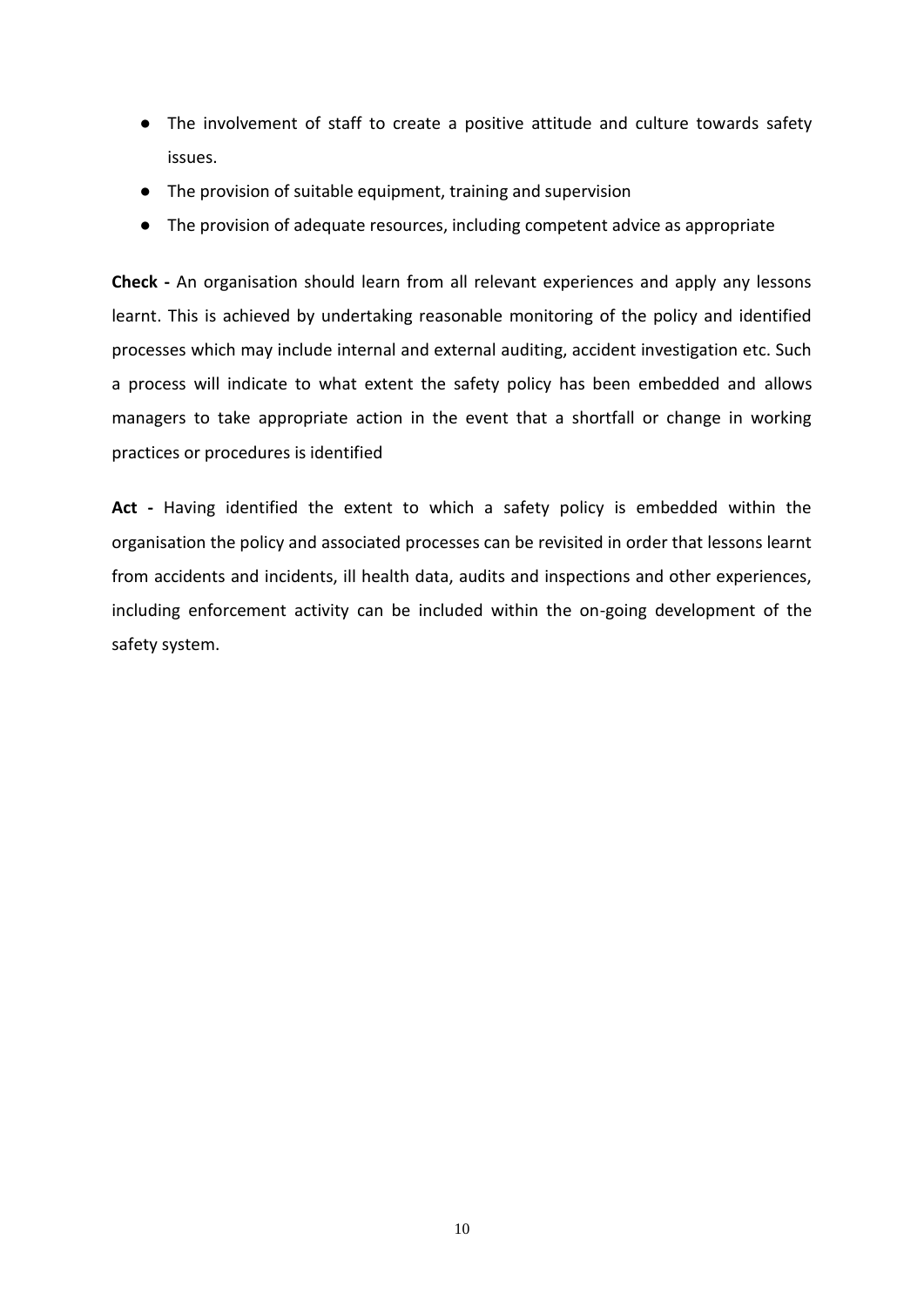#### **3. Types and Completion of Risk Assessment**

**Generic** – Where the organisation undertakes the same work at several locations such an assessment considers the core hazards and associated risks

**Specific** – considers hazards and risks in a given circumstance and identifies the necessary control measures

**Dynamic** – Is undertaken by managers or staff in a circumstance not covered by the above or where they have changed.

#### **Reviews**

Risk assessments and safety policy should be reviewed when

- (d) there is reason to suspect that a change has taken place or
- (e) there has been a significant change in the matters to which it relates
- (f) Where no changes have been made on a regular basis (normally after 12 months)

# **Completion of risk assessments**

- Risk assessments will be completed as the need is identified and whenever possible will seek to be generic in nature. Individual assessments will be completed when a particular working practice is identified within the Risk Register and requires specific controls outside of generic controls.
- A specific assessment of risk will always be completed on use of DSE, pregnant or nursing mothers, a person suffering from a disablement or young person or when a working practice is identified for which a high risk is identified.
- The findings of assessments completed will be communicated to staff as need is identified.
- Master copies are held on the Ripplevale School computer system from where updates, additions and amendments are made. The safety officer will advise the manager when updates, additions and amendments are required.
- Unless stated otherwise it is policy that assessments will undergo a formal assessment on an annual basis although informal reviews will be completed as the need is identified (e.g. changes of processes. New working practices, following an injury etc.).
- COVID-19: a separate standalone risk assessment has been completed for safe movement and distancing around the school, and has been completed against the WHO and Government issued advice. This includes all guidance for handwashing, social distancing, cleaning and disinfection.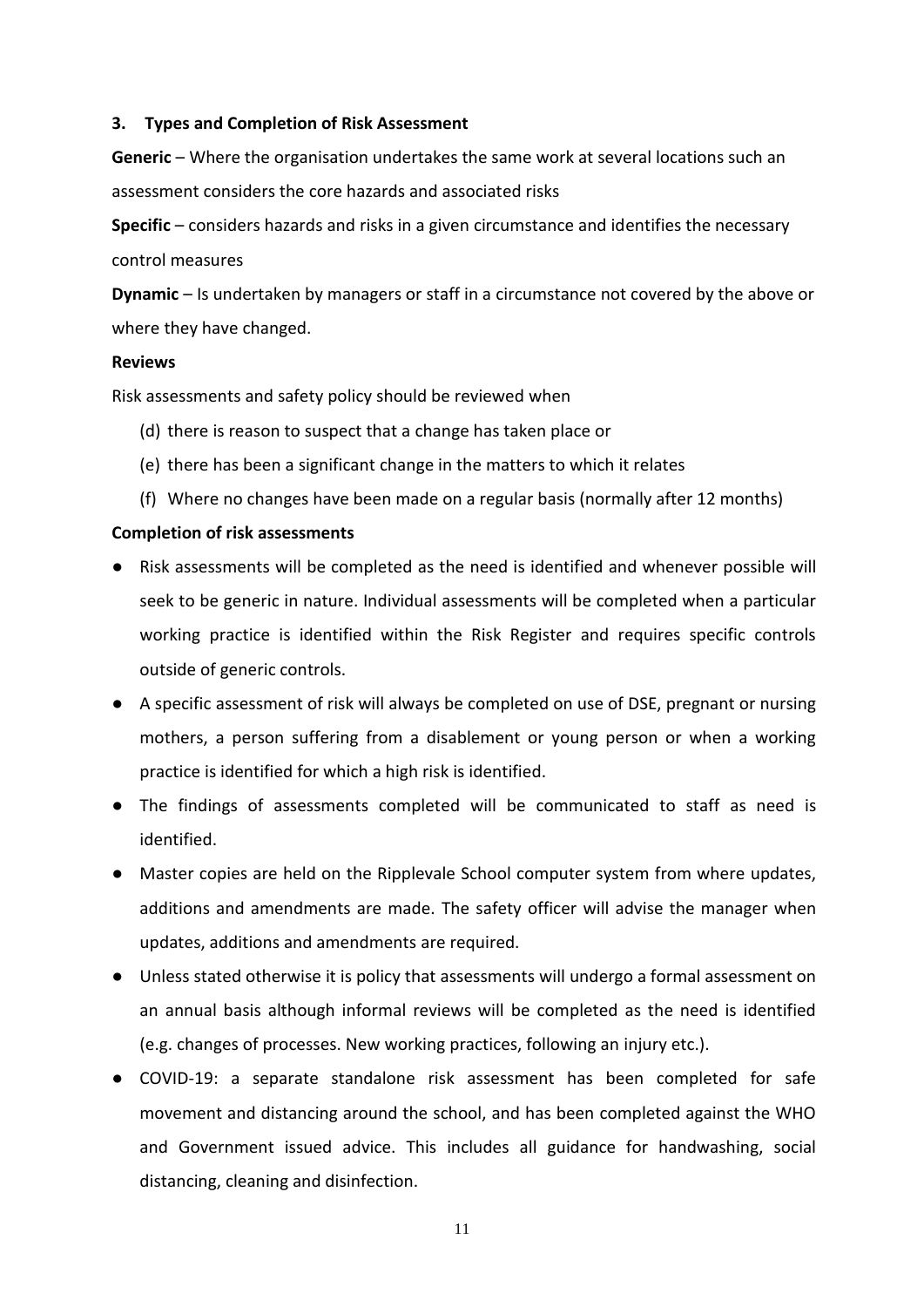# **4. Competent Advisor**

The appointed competent advisors for Ripplevale School are:

# **Peninsula Business Safe**

# This role includes

- 1. Advise Ripplevale School of any new Health and Safety legislation or changes to existing legislation.
- 2. Provide an interpretation of Health and Safety legislation so that management fully understands the actions required in order to satisfy this legislation if requested.
- 3. Assist with the implementation of the changes in Safety legislation if requested.
- 4. Recommend to senior management ways to improve working conditions.
- 5. Assist with the investigation of reportable incidents under the Reporting of Injuries Diseases and Dangerous Occurrences Regulations (RIDDOR), if required, and if required submit to Ripplevale School a written report.
- 6. Advise the Health and Safety Management Group.
- 7. Work with the Health and Safety Management Group, if requested, to identify and recommend training requirements.
- 8. Where required complete site inspections to monitor Health and Safety standards on site and provide assistance where necessary.
- 9. When required act as the CDM Co-ordinator on Notifiable Projects.

# **5. Safety Enforcement Agency**

The lead agency in respect of the location is:

The Health and Safety Officer

Council Offices, White Cliffs Business Park, Dover

# Kent CT16 3PJ

# Telephone 01304 821199

The secondary agency in respect of safety that may support the HSE under the terms of flexible warrant is:

The Health & Safety Executive (Kent),

International House, Dover Place, Ashford, Kent. TN23 1HU.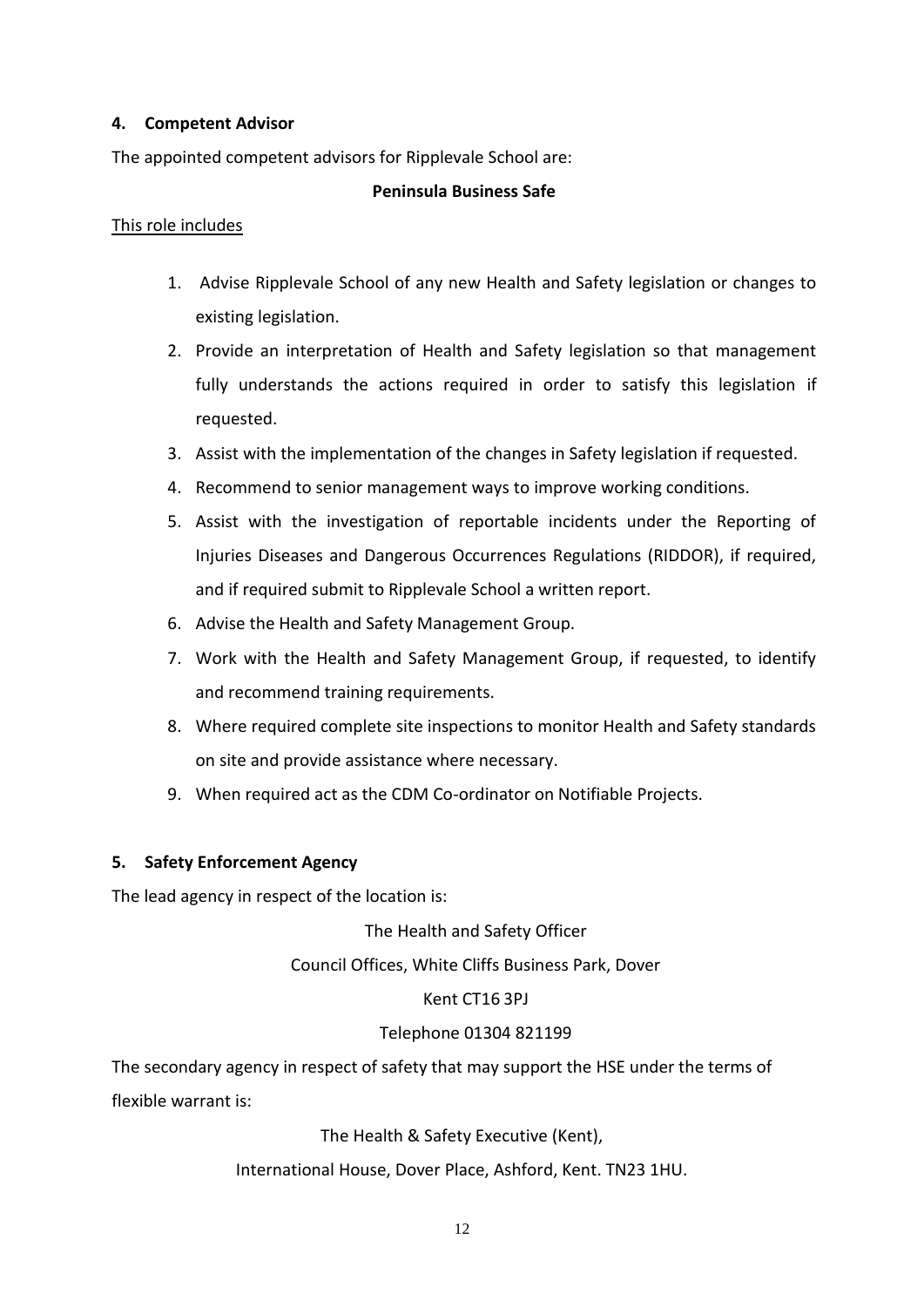#### **6. Health and Safety Responsibilities**

- Overall responsibility for the delivery and maintenance of health and safety is that of the Heateacher of Ripplevale School.
- However, in support of this responsibility certain responsibilities have been delegated to key staff who, supported by the school's competent advisor, take a lead role in delivery of safety.
- These nominated staff members report directly to the manager and makes recommendations to senior managers and is authorised to make low level decisions to ensure the delivery of safety.

#### **7. Insurance**

The Headteacher of Ripplevale School confirms that suitable and sufficient insurance covering all work activities and third party risk is in place.

## **8. Method Statements & Permits to Work**

Work undertaken which requires either a systematic approach or a range of complicated control measures (safe system of work) will be supported by means of a method of work statement or permit to work form. Both documents will be in support of, and not replace risk assessments.

● In the day to day activity of the school the need for specific safe systems of work to be created has not been identified although some contractors, given the nature of their activity, are expected to provide written systems.

## **9. Safety Committee**

- In support of the delivery of the safety statement a safety committee has been formed.
- The meeting is held against a set agenda with minutes raised and actions identified.
- Members of the safety Committee will be drawn from each of the staff groups staff and will comprise of representatives of:

 $\triangleright$  Teachers

13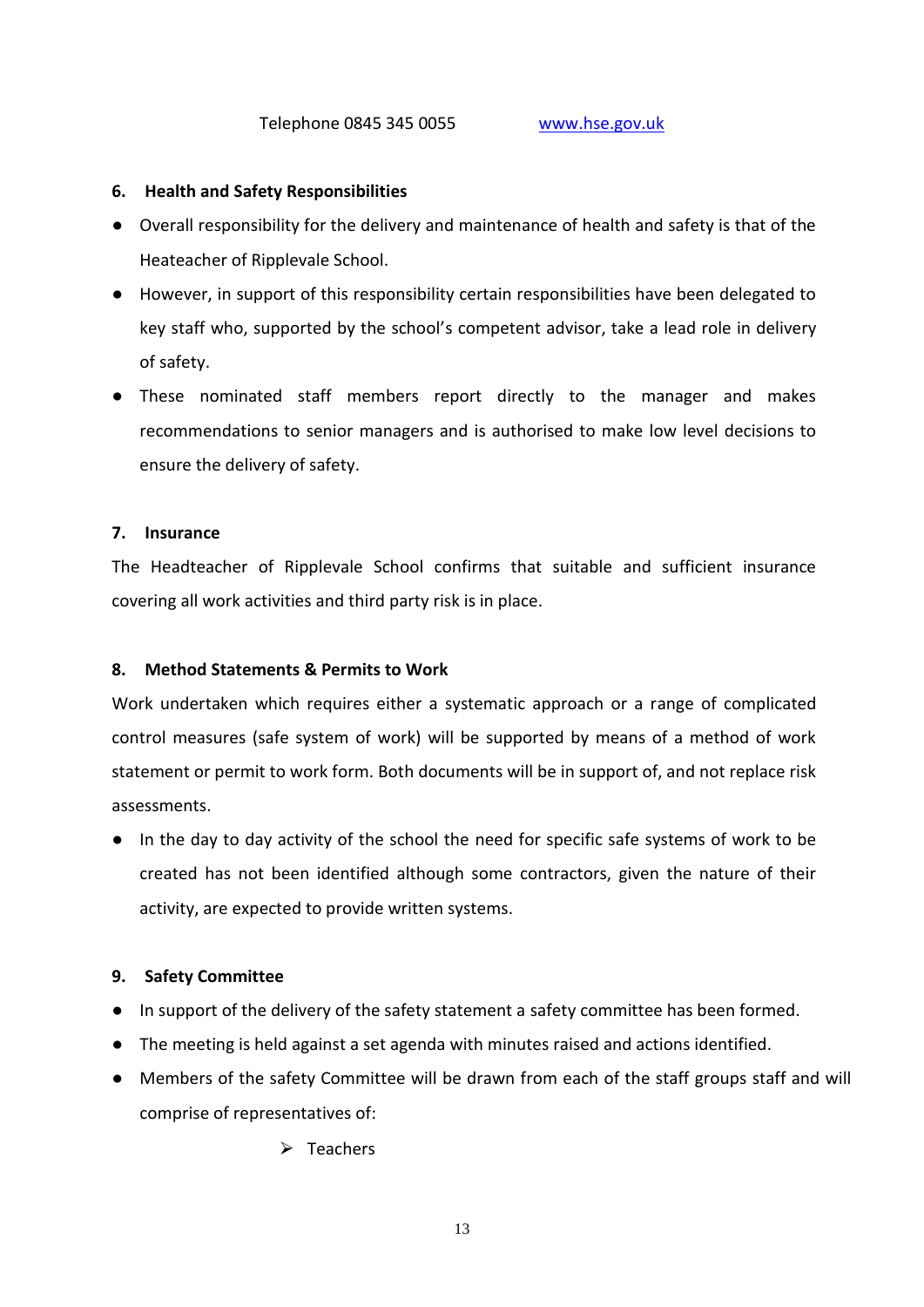- $\triangleright$  Learning Support
- $\triangleright$  Support
- **►** Senior Manager

# **10. Communication**

- Staff will be informed of any changes affecting health and safety either by way of School memo, internal e-mail, information placed on notice boards, verbally, staff meetings or by training sessions undertaken as required.
- Information in respect of legal requirements and availability of advice is displayed on the Health and Safety Poster displayed in a prominent position within the reception areas of both sites.
- Signing will be placed at appropriate locations throughout the work place to advise, guide and instruct staff and visitors.
- To ensure that staff are informed of safety issues and are consulted staff make use, as appropriate, of personal briefings, tool box talks, School memorandum etc. and invite any feedback from staff.
- Copy of Ripplevale School Safety Policy is displayed in the reception area

# **11. Training**

- Training will be provided in the following circumstances
	- 1. When a new member of staff is appointed, including contractors.
	- 2. When the need is identified by specific risk assessments or when a new working practice is introduced.
	- 3. To comply with a legal requirement.
- Training is delivered by a variety of methods which comprises
	- (a) **Formal training** Takes place every two years will be delivered by a competent training provider. Such training is delivered against a training needs analysis and will be determined on a priority basis of need.
	- (b) **Operator training**  such training includes operation of specific equipment or working practice. When such training cannot be delivered in house the support of an external training provider will be sought. In all such training proof of attendance will be by way of certification.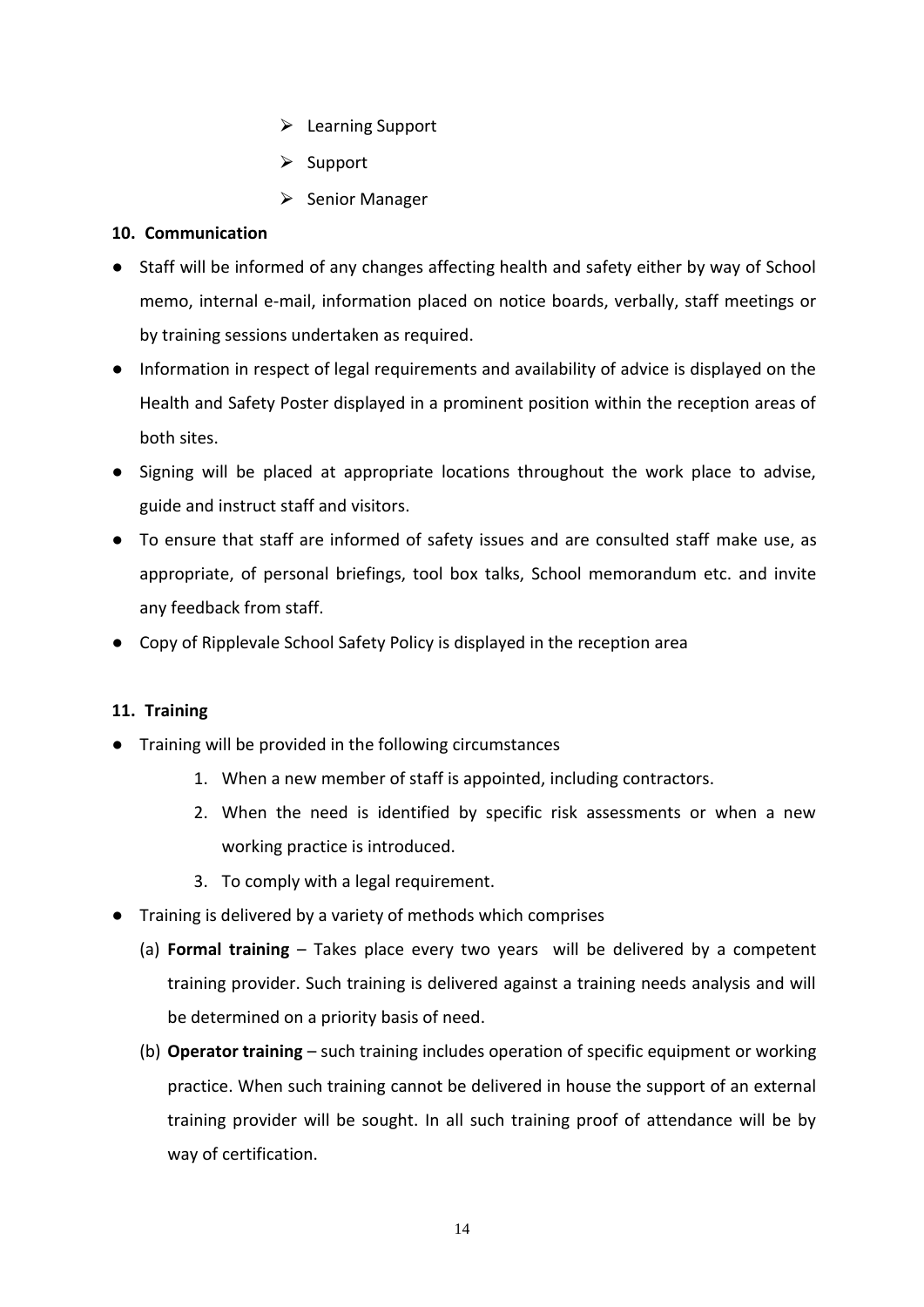- (c) **Induction training –** takes place when a new staff member commences work and is delivered by the lead Health & Safety Officer. A note of such training will be placed on the staff members' personal file.
- (d) **Team training** Is delivered when the need is identified by the section/department supervisor.
- (e) **Refresher training -** When appropriate refresher training will be provided within any identified time scales.

# **12. Review of Safety Systems**

- (a) The Headteacher will cause the safety systems of the school to be completed in the following circumstances
	- When a change in senior staff takes place
	- Following an accident or injury where a failure of the safety system is identified as a root cause
	- Introduction of new working practices or procedure's
	- When required to complete a review by an external body.
	- On an annual basis when none of the above apply

# **13. Safety Inspections and Audits**

## **Formal Audits**

(a) During the course of each 12-month period the school is subject to a range of internal and external audits and inspections which includes unannounced spot checks. Part of each audit is an element of health and safety on which feedback is given to senior managers. Such checks include those from or potentially Ofsted, local authorities, fire service etc.

# **Informal inspections**

- (a) A system is in place to undertake information spot check inspections of the school.
- (b) Such inspections are undertaken against identified criteria the result of which is communicated to the responsible parties.
- (c) The H & S Officer supports this process by completing a quarterly inspection of the systems and procedures in place.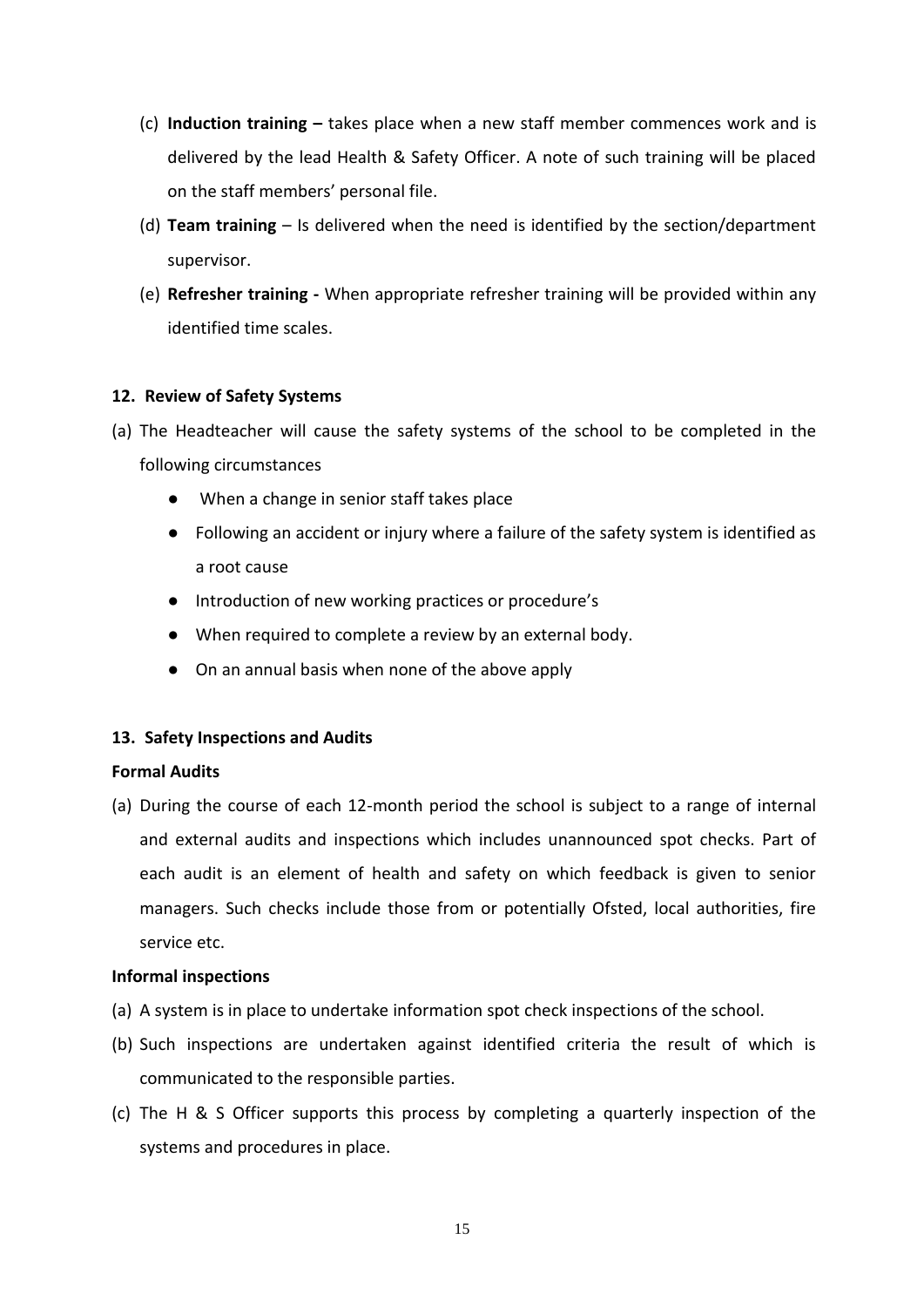#### **Part 3 – Arrangements**

**The following shows the practical and administrative arrangements in place for the controlling of identified hazards as well as the arrangements in place to monitor health and safety performance to assess the effectiveness of the policy and associated controls in accordance with the provisions of HSG65.**

#### **14. Control of Contractors**

#### ● **Non urgent pre-planned works**

- (a) It is the Policy of the School that a regime is in place whereby all contractors who attend at the school, on a regular or irregular basis, to complete pre-planned construction or non-construction activity have been identified via regulatory bodies / recommendation and are therefore believed to be competent.
- (b) The need to deploy contractors to complete pre-planned activity is identified in advance within the planning phase of any projects or within a scheduled program of works schedule and rules surround established procurement protocols applied and followed as appropriate.
- **Urgent works**
- (a) In the event of an emergency which requires the attendance of an external works contractor then, whenever possible, those who have been previously used by the school will be requested to attend. In all such cases the attendance of such a contractor should be approved by the Senior Admin manager, either in advance, or in very urgent cases as soon as practical after the request to attend has been made.

#### **15. Construction Activity**

- (a) No staff directly employed by the school are required to undertake construction activity in support of a project.
- (b) In the event that construction work is to be completed then the Headteacher will seek the advice and guidance of the school safety advisor or other competent contractor to advise and guide on specific responsibilities contained within the Construction (Design and Management) Regulations 2015 especially as they concern the roles and duties of a client and the appointment of key construction roles.
- (c) The definition of what constitutes construction is wide and is contained within HSE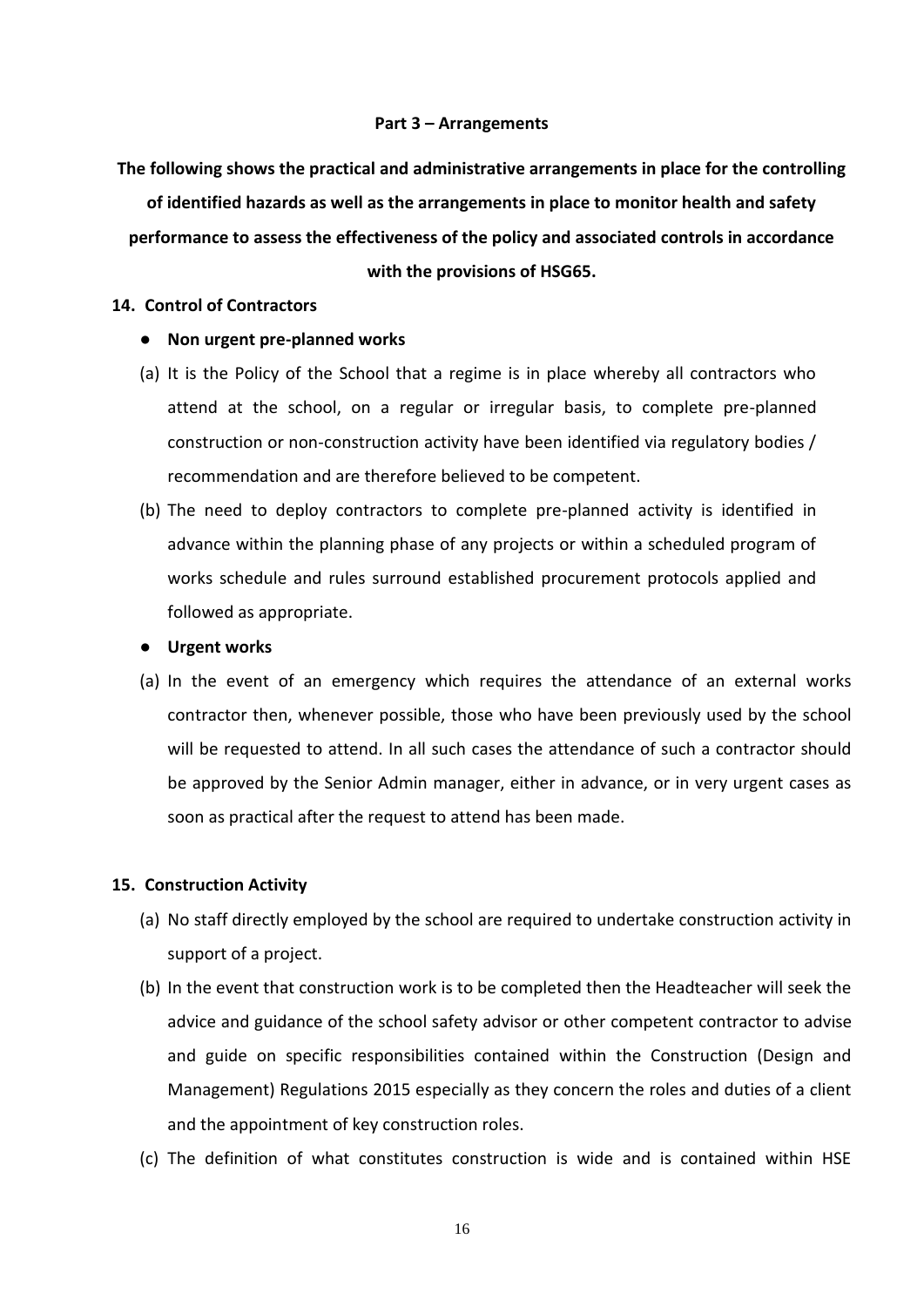Guidance L153.

(d) Within the day to day activity of the school no activity completed by teachers, support staff and management is regarded as construction activity.

#### **16. Use of Plant & Machinery**

- (a) On a day to day basis staff are not required or expected to make use of construction plant or machinery. This includes lifting equipment, scissor lifts, mobile elevating platforms etc.
- (b) In the eventuality that school activity requires the use of such equipment (whether as part of a construction or specific school activity) which the Headteacher feels it is not appropriate for a competent person to operate then a specific assessment of risk will be completed with training provided as appropriate.
- (c) In the event of contractors on site requiring the use of construction plant and machinery, they will be expected to provide or make their own arrangements for the provision of plant required. They will also be expected to have suitable processes in place for the maintenance, servicing etc. Competent contractors only are permitted to operate construction plant and machinery on Ripplevale School site.

#### **17. Lifting Operations**

Within the school the provision and use of lifting equipment is not applicable as it is not used.

#### **18. Pressure Systems - Not Applicable.**

#### **19. Display Screen Equipment (DSE)**

- (a) On a day to day basis extensive use is made throughout the school by managers, staff and students of DSE.
- (b) To ensure long term of health of persons using a DSE an assessment will be completed by all users regarded, in the view of the Headteacher, who use DSE daily, for periods of an hour or more.
- (c) The initial assessment will make use of the proforma assessment form shown within the relevant management plan with the outcome reviewed by Human Resources with individual advice and guidance on use provided in line with HSE guidance and good practice with reviews undertaken within a specified time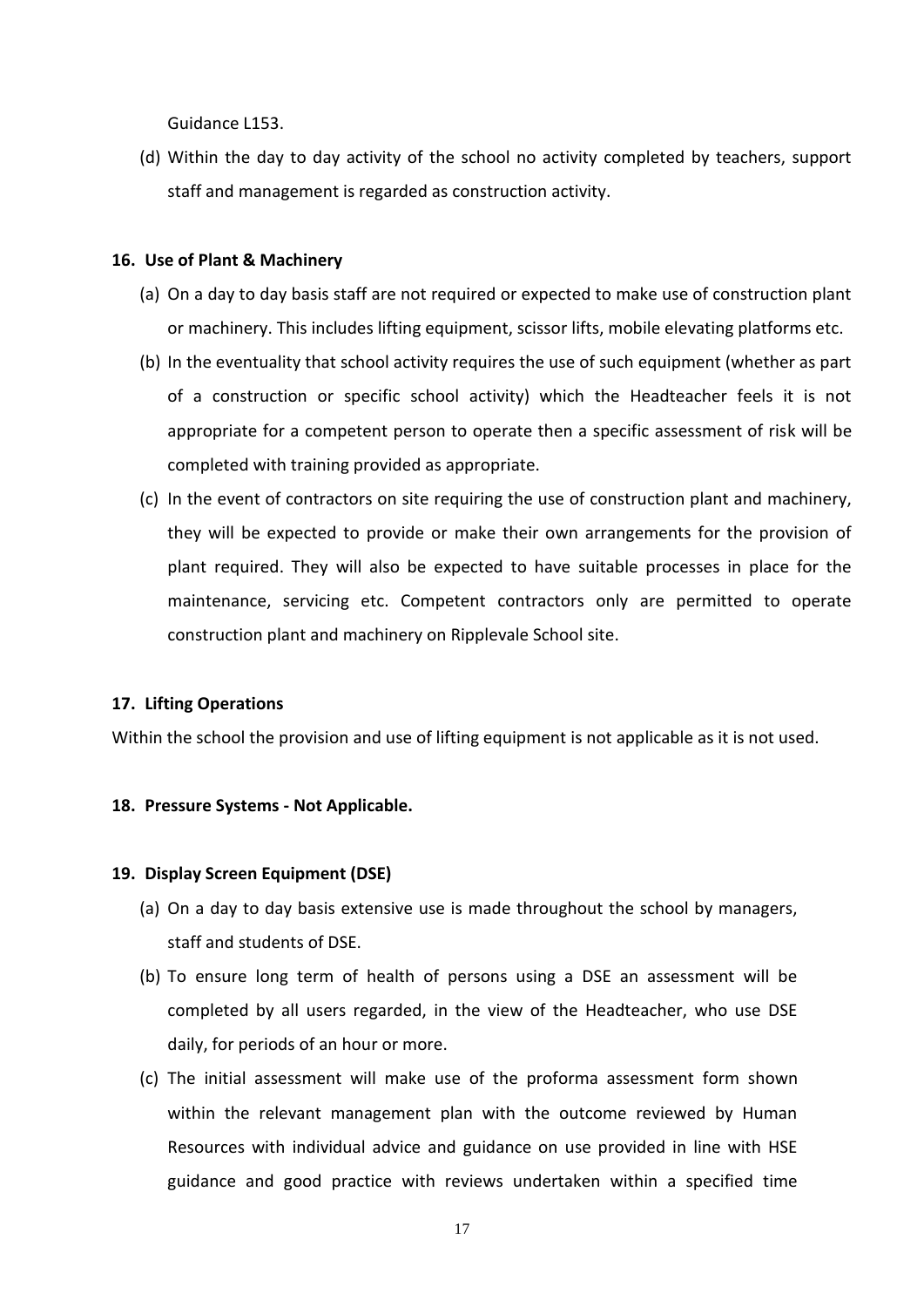period.

(d) The provision of corrective eye glasses will be in accordance with DSE regulations.

#### **20. Fire**

- (a) The responsible person for fire is the Headteahcer who has developed and communicated to all staff a fire safety management plan.
- (b) It is the policy of the responsible person that activity completed in respect of fire prevention and emergency procedures will be in line with the relevant Communities and Local Authorities guidance for Educational Premises.
- (c) In delivery of the responsible persons duties a competent organisation has been appointed to advise and guide on all fire issues.
- (d) The responsible person will ensure that the required assessment of risk in respect of fire is completed, reviewed and revised as appropriate on a regular and scheduled basis with the findings recorded and steps taken to prevent or manage with an outbreak of fire detailed.
- (e) It is the policy of the responsible person to operate a single fire log in which all relevant activity is recorded in support of fire prevention or emergency procedures and systems.
- (f) It is the responsibility of all staff to inform their managers of any issues affecting fire related safety and ensure that any equipment supplied to prevent or manage an outbreak of fire is not damaged or misused.
- (g) Training for all staff covers fire prevention and action to be taken in the event of a fire with induction and refresher training provided on a regular basis and in line with the training needs analysis or when a significant change takes place within the processes or working practices of the school.
- (h) All fire fighting and fire detection alarm systems are checked and tested on an annual basis by a competent person with the record of such activity recorded within the fire log.

#### **21. Electricity and Gas**

#### **Electricity**

(a) On a day to day basis staff will make use of a range of hand held and static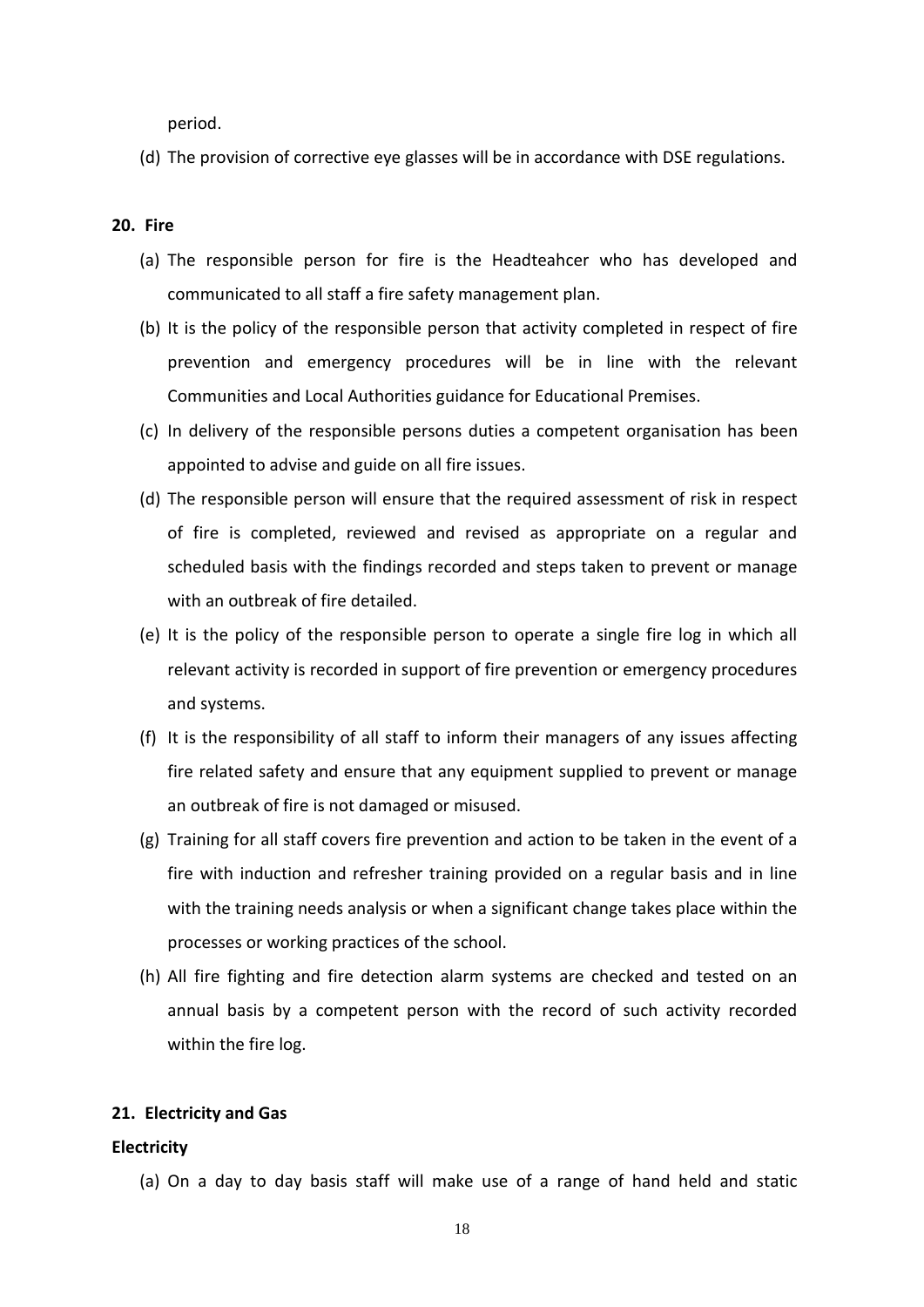equipment which is powered by battery or mains supplied electricity.

- (b) All equipment will be checked by staff prior to use on a daily basis to identify any damage to the flex, covering or power unit. It is policy that if damage is identified then the item will be taken out of use.
- (c) Whenever possible use of extension cables will be kept to a minimum and where used they will be controlled by RCD power disruption plugs or switches.
- (d) Portable appliance testing will be undertaken in accordance with the findings of the relevant risk assessment with records of such checks made and retained for a period of not less than 3 years.
- (e) Contractors employed by The School are responsible for the provision and testing of their own electrical equipment with school policy being that they are informed of this requirement in advance with confirmation of tests to be produced on request.
- (f) All electrical works, other than that undertaken by competent maintenance staff, will be completed by a competent person with relevant certification obtained and held on recorded for a period of not less than 5 years.
- (g) The School will undertake a periodic electrical test of the main electrical systems 5 years which will be completed by an independent external electrical contractor.

#### **Gas**

- (a) It is policy of the school that all gas appliances will be identified and tested on an annual basis by a competent person with certification obtained and held on record for a period of not less than 5 years.
- (b) It is also the policy of the school that all areas where a gas appliance is placed will be covered by a carbon monoxide detector which will be checked and tested on a regular basis with the records of such tests recorded within the fire log.

#### **22. Lighting**

- (a) In normal circumstances all areas worked upon have good access to natural light. Therefore, no special provisions other than normal lighting facilities are required or believed to be necessary.
- (b) When it is identified, either by the nature of the task or by an assessment of risk, including the need for emergency lighting, that there are insufficient lighting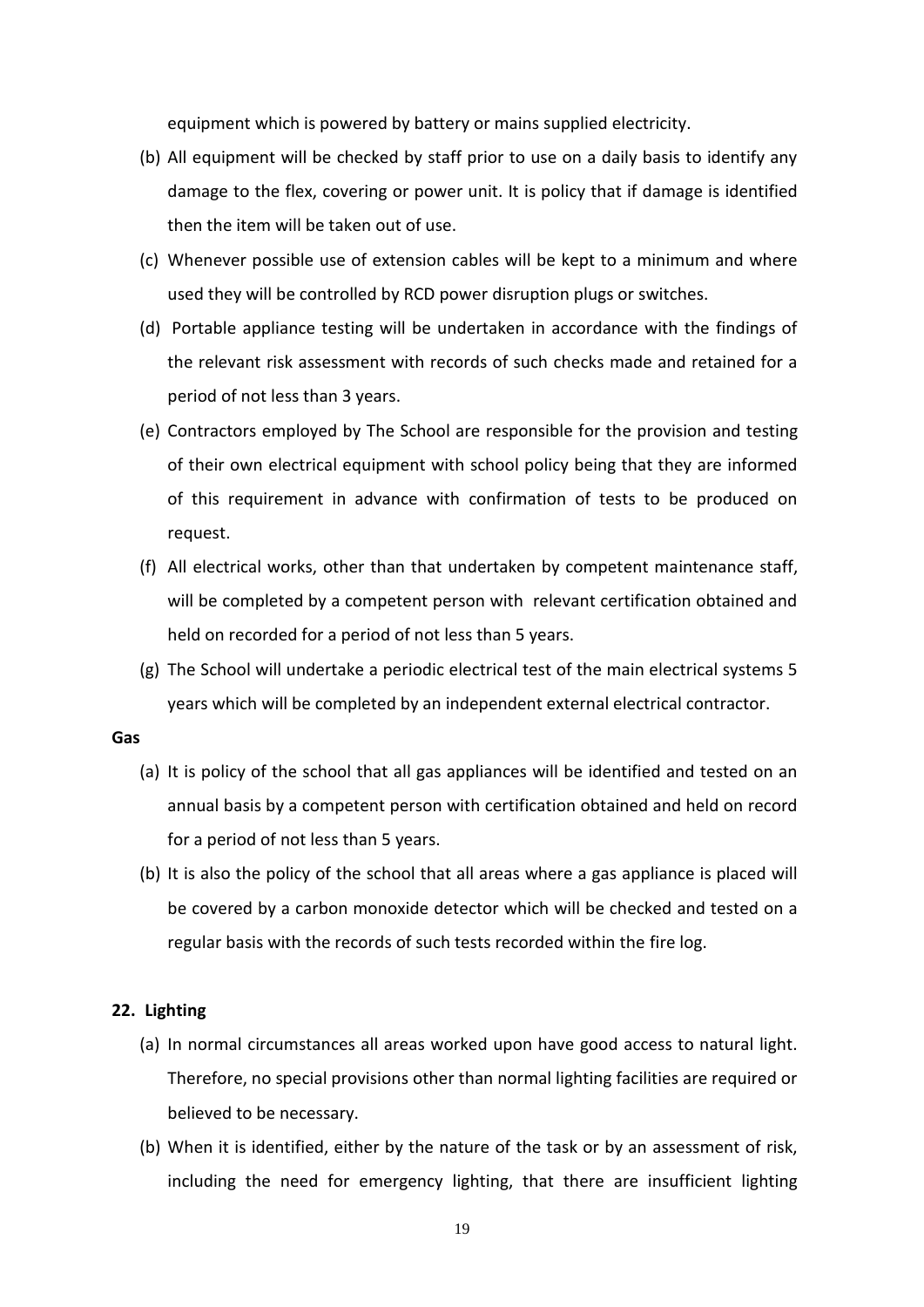additional temporary arrangements will be identified and placed.

## **23. Manual Handling**

- (a) It is recognised by the Headteacher that the majority of roles involve a degree of manual handling.
- (b) Staff who as a matter of general work activity engage in manual handling operations will be identified and trained in line with the schools training needs analysis and during all staff induction sessions.
- (c) Training may be provided within a formal training session or by way of by informal briefings completed by supervisors or managers.
- (d) Manual handling aids are supplied for the use of staff to assist in the safe movement of equipment and persons. Only the care taker who uses a sack barrow and wheel barrow. Horticulture teacher uses a light weight wheel barrow. Staff are be trained in the use of any such equipment.
- (e) All risk assessments and method statements arising will make specific mention of the manual handling risk.
- (f) The method for ascertaining manual handling risks is via the HSE MAC tool

#### **24. Noise**

- (a) In normal work activity staff are not expected to be exposed to loud or persistent noise which could give rise to noise induced hearing loss. All equipment will be assessed for potential noise issues and whenever possible noise reduction/levels will be a consideration when purchasing such equipment. Therefore, no provision is made to supply staff with hearing protection.
- (b) In line with the School policy contracted staff will be expected to possess ear defenders which are suitable for the task being undertaken and in a state of good repair. Contractors will be requested to advise the School of any work that they may undertake which may create a loud noise in order that an assessment can be completed and appropriate controls identified.

#### **25. Vibration**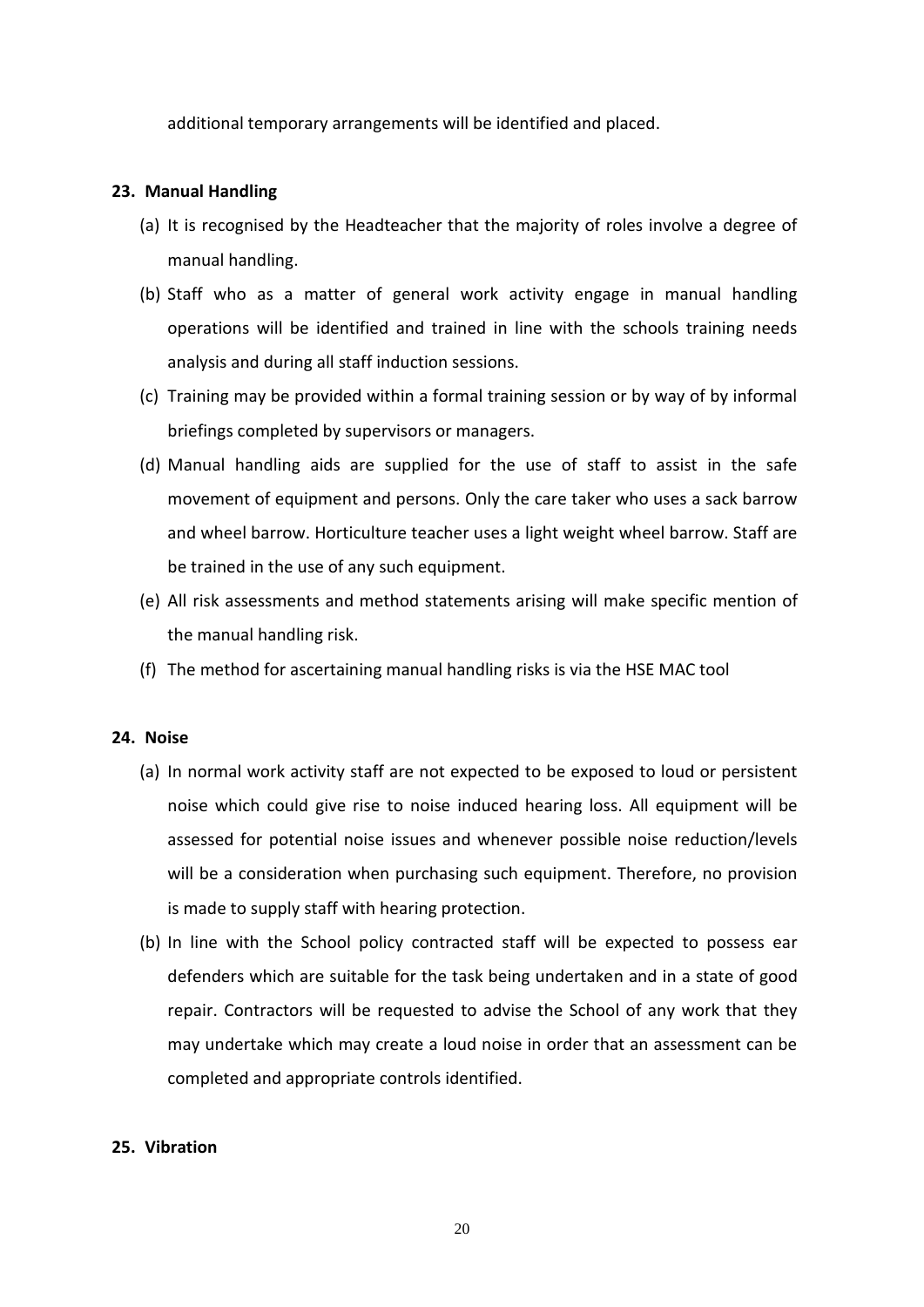No staff are required to undertake work which may expose them to a risk of vibration. In the event that such work is required then a competent contractor will be employed.

## **26. Provision and Use of Work Equipment**

- (a) All work equipment will be supplied by the School and will be specific to the present activities of the School and will be used as directed by manufacturer's instructions and training.
- (b) All equipment will be checked prior to use to ensure it is fit for purpose and is undamaged with any defects or damage causing the withdrawal of any items. All equipment has been assessed prior to use to ascertain any risks which may be present including noise and vibration

## **27. Working at Height**

#### **Scaffolding/tower units**

- (a) In the day to day activity of the school no use is made of such access equipment.
- (b) In the event that such work is required then a competent contractor will be employed.

#### **Use of step ladders and ladders**

- (a) A range of ladders and step ladders are in use within the School all being marked with a URN and checked on at least a 4 monthly basis for damage, repair or other defect. A record is made of such checks with records retained for a period of not less than 12 months.
- (b) Whenever possible the use of step ladders or ladders will be avoided with alternative means of access sought in the first instance.
- (c) When the use of ladders or step ladders is deemed as appropriate then only School owned and identified equipment will be used.
- (d) All staff have undertaken training in respect of the use of such equipment.
- (e) Defective or damaged ladders will be removed from service and destroyed prior to disposal.
- (f) All staff employed by the School are provided with specific information from the HSE covering the use of ladders and steps.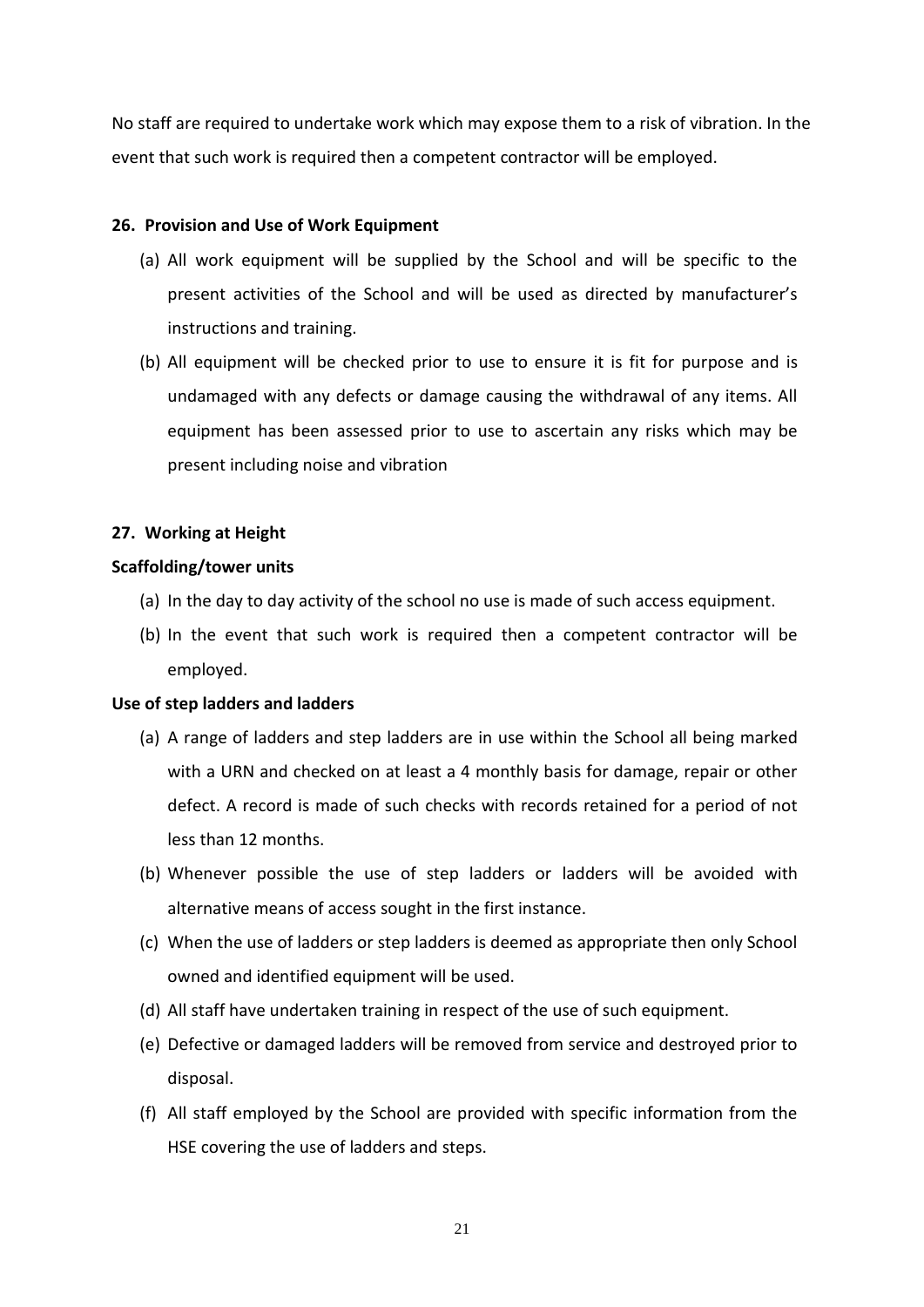#### **28. Demolition Operations**

No staff are required to undertake this type of work. In the event that such work is required then a competent contractor will be employed.

#### **29. Confined Space Working**

No staff are required to enter any area which may be regarded as confined. In the event that such work is required then a competent contractor will be employed.

#### **30. Hidden Services/ Overhead Services**

No staff are required to undertake work which may involve the disturbance of overhead or underground services. In the event that such work is required then a competent contractor will be employed.

## **31. Grinding and Cutting disks**

No staff are required to undertake this type of work. In the event that such work is required then a competent contractor will be employed.

## **32. Vehicles & Driver Responsibilities**

- (a) It is the policy of the Headteacher that whenever possible on school owned vehicles will be used to undertake school business or activities.
- (b) All staff approved to drive a school owned vehicle must have completed the process outlined within the relevant standard operating procedure.
- (c) Only staff members authorised will be permitted to drive school owned vehicles. All persons so authorised will be required to provide a copy of a valid full driving license which shows that they can drive that class of vehicle which will be copied and placed on file and school to review every 12 months.
- (d) Authorised staff members will be required to inform the school immediately of any issues which may affect their ability to drive (includes illnesses and medical conditions) or of any changes to their being lawfully able to drive (including penalty points or disqualifications) and accidents.
- (e) All vehicles owned or leased by the School will be serviced, inspected and maintained in accordance with the manufacturers recommendations with defects identified and repaired. This includes any MOT test if applicable. The requirements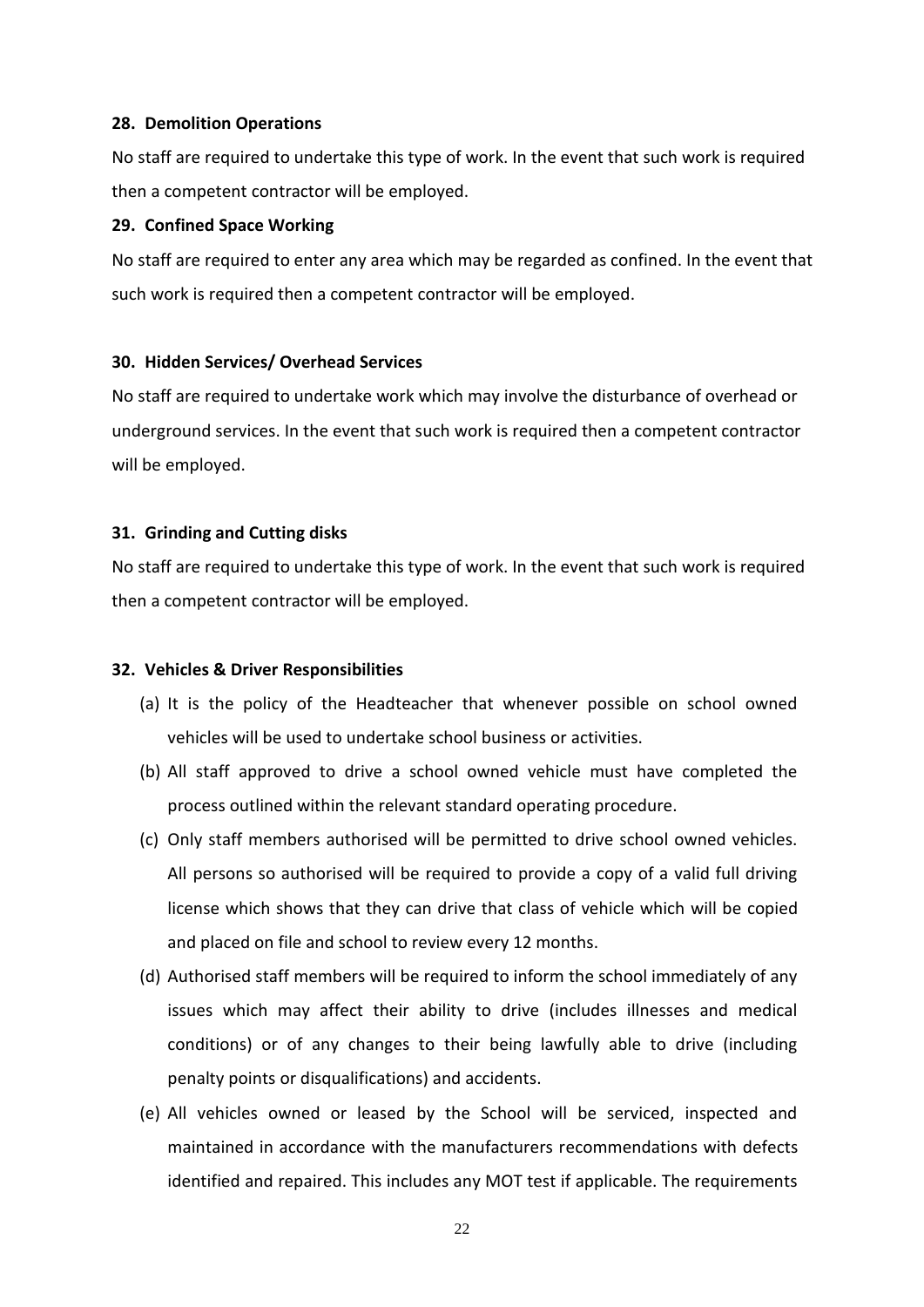to complete such activity will be identified within a maintenance program which will commence from the date of first use of the vehicle.

- (f) Records of all tests and work completed will be retained for a period of at least 3 years.
- (g) It is school policy that contractors are expected to provide their own transport to and from work and to carry their own equipment and will not be permitted use of any school owned vehicles.
- (h) No vehicles owned by the School require the fitting of a Tachograph.
- (i) Staff are aware of expected standards in respect of use of a School owned vehicle including their responsibilities to comply with all Road Traffic legislation the use of mobile phones, driving while tired or unfit through drink and drugs.
- (j) The car parking arrangements on site are as follows: car parking spaces to the front of the main reception building for visitors and taxis and a car park adjacent to the Trade Skills building.

#### **33. Security Issues**

- (a) It is policy of the school that a robust and meaningful security system is in place to prevent unauthorised access to the premises and grounds and to prevent authorised absenteeism of students to ensure that their wider safety and welfare needs are not compromised.
- (b) All systems will be checked and tested on a regular basis to ensure the effectiveness of all security systems which, as ascertained by specific assessment of a student's needs and capacities, will be reviewed on a regular basis. Given the nature of such checks the findings of such assessments will be recorded and held in a secure location with staff briefed on any changes as required.

# **34. Visitors**

- (a) In line with the policy on security all visitors will be required to report to the reception where their identification will be confirmed and pass issued.
- (b) All visitors will be required as part of this process to read and sign the school's safety requirements.
- (c) Contractors will be required to undertake the same process and will be required to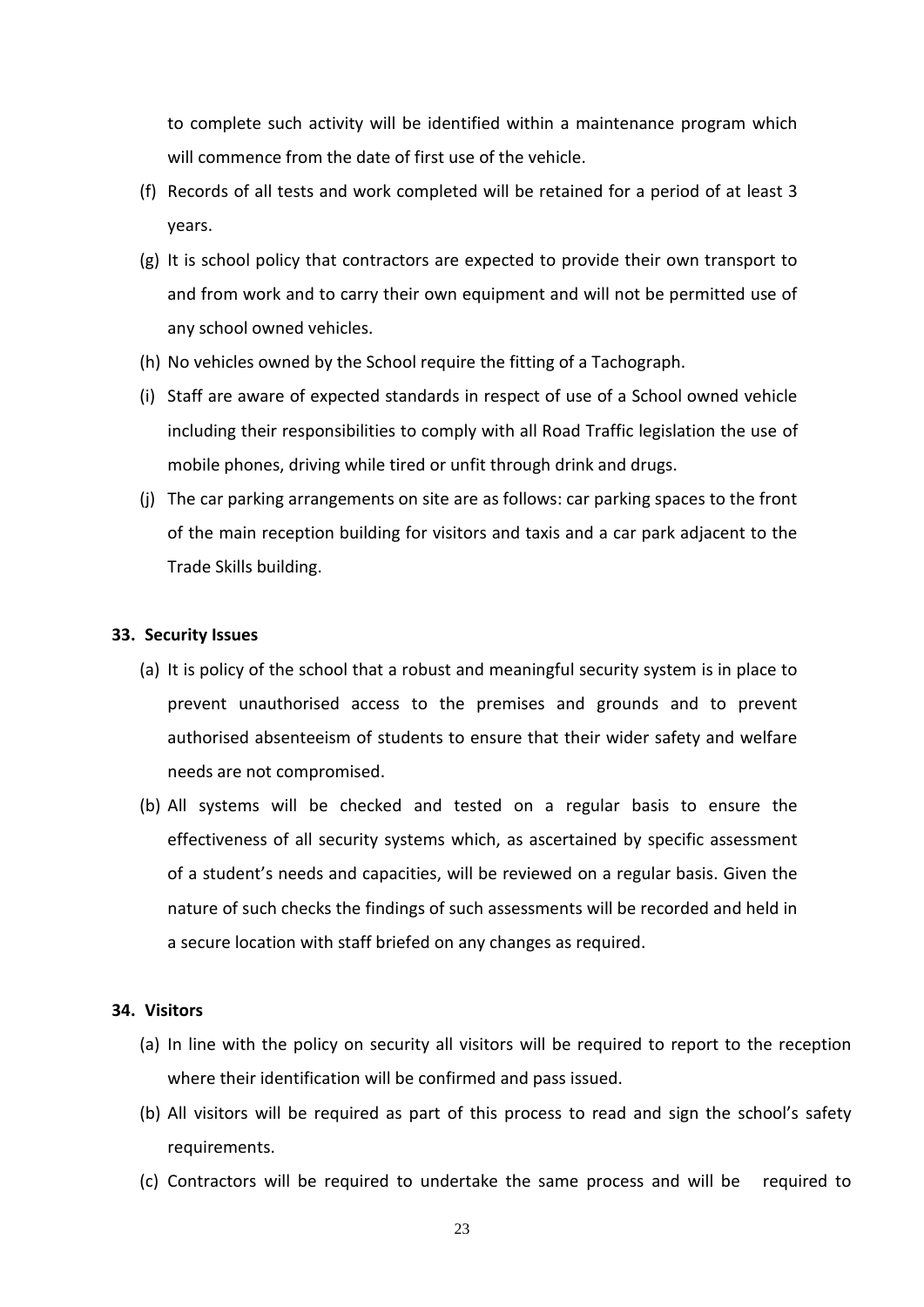confirm that they have read and understood the school's asbestos policy and survey report.

- (d) Contractors attending the school in support of a project is which a Principle Contractor has been appointed will be required to follow the safety rules and procedures in place for that project.
- (e) Where a contractor attends to complete works which require long term activity or frequent movement through the building to complete the works the Business Manager may, on submission of the relevant assessments, consider allowing that visitor/contractor free and unsupervised movement around the school. Such a decision will be made on an individual needs' basis and in writing.

#### **35. Purchases**

- (a) The School is committed to purchasing supplies and equipment which are safe to use and suitable for the role reasonably expected to be used.
- (b) To achieve this aim, the management will ensure, when placing any order that suppliers are appropriate and that information relating to the safety of their product is provided on which a realistic assessment of risk and associated on-going control measures can be identified and implemented.
- (c) It is the policy of the management that during any purchasing or procurement processes that as part of the process factors surrounding servicing, inspections, maintenance and training are considered.

#### **36. Control of Substances Hazardous to Health (COSHH)**

- (a) Within day to day work, limited use is made of substance which may be hazardous to health (COSHH). (science lab, D & T, maintenance)
- (b) All such substances have been assessed making use of information contained within the relevant Material Safety Data Sheet (MSDS).
- (c) Staff will be provided with information and training on the presence and use of hazardous substances appropriate to their role within the school.
- (d) If the Headteacher or senior managers become aware a product has not been assessed the substance shall be removed from use and arrangements made for an assessment to be conducted.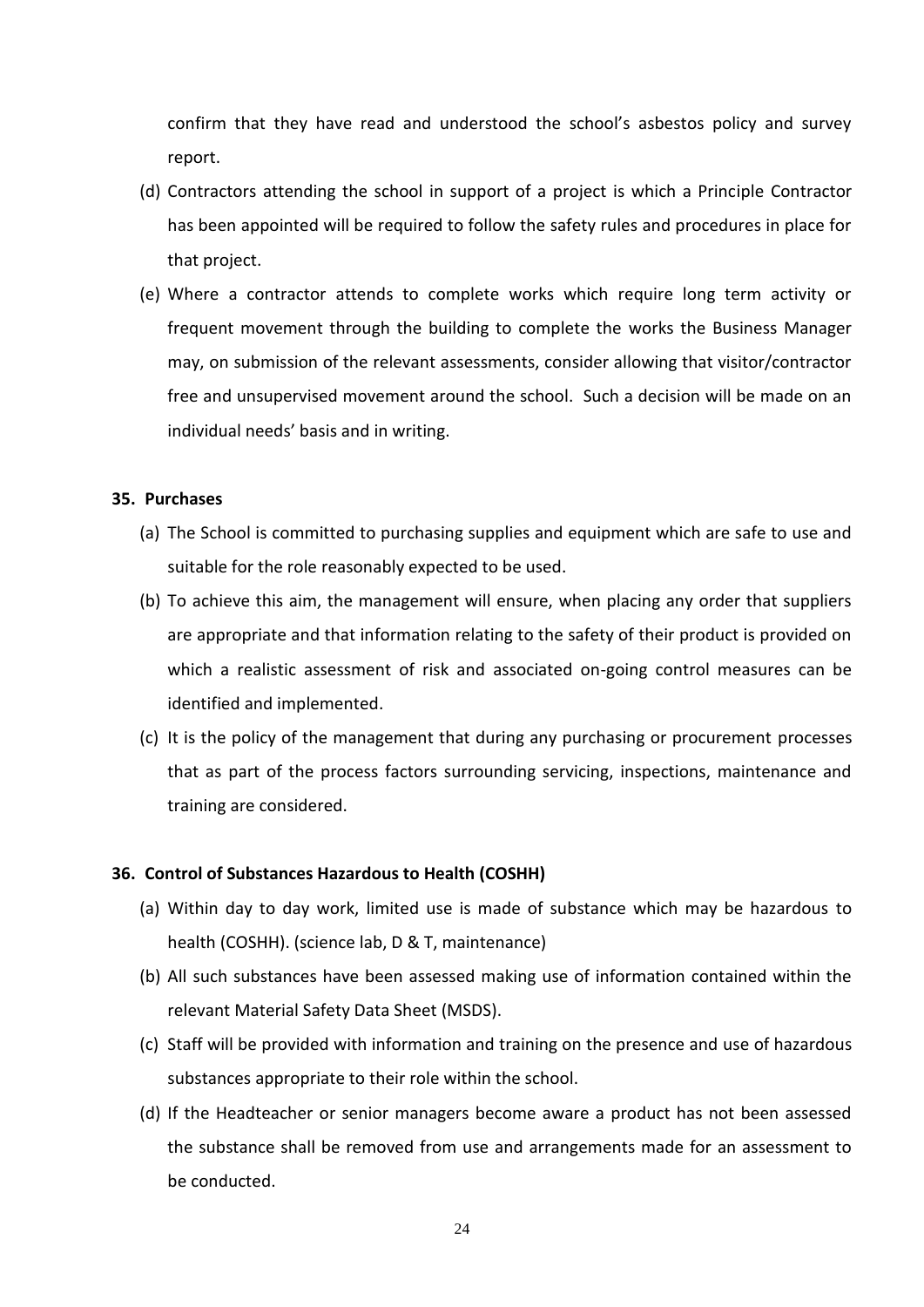#### ⮚ **Dust**

(a) Given the nature of the work completed by the School most tasks are completed within well ventilated and cleaned areas which provides good levels of dilution ventilation. In normal working activity large amounts of dust are not expected to be encountered therefore no specific arrangements will be put in place to reduce dust levels. Other than in trade sills where extraction methods are used.

#### ⮚ **Asbestos**

- (a) The duty holder in respect of asbestos at the school will be the Headteacher who will follow good practice in the on-going management of asbestos.
- (b) Given the nature of the site and that asbestos containing materials have been identified it is likely that staff or pupils may, at some time, be exposed to, or come into contact with asbestos containing materials (ACM).
- (c) It is the policy of the School that no staff activity will take place in respect of removing asbestos and that no staff or managers will be trained or accredited in the completion of asbestos surveys.
- (d) Surveys have been completed against which an Asbestos Management Plan has been created to effectively monitor the condition of any ACM present, identify early any deterioration, including damage and act to limit the level of potential exposure.
- (e) All staff have ready and free access to the school asbestos register with training identified within the schools training needs analysis which will focus upon the level of expected exposure in meeting the management plan.
- (f) At each task undertaken by school staff or by a contractor the asbestos register and management plan will be examined prior to the works to identify the presence or otherwise of ACM.
- (g) If the presence of asbestos is confirmed within the register then the staff member or contractor shall be required to advise their manager and put in place appropriate controls to minimise exposure.
- (h) Nominated maintenance staff shall complete non-intrusive inspections of identified asbestos as determined within the Asbestos Management Plan.
- (i) Any assessment of risk completed will make comment upon the presence of asbestos and its condition, if appropriate, within that workplace. If asbestos is present a method of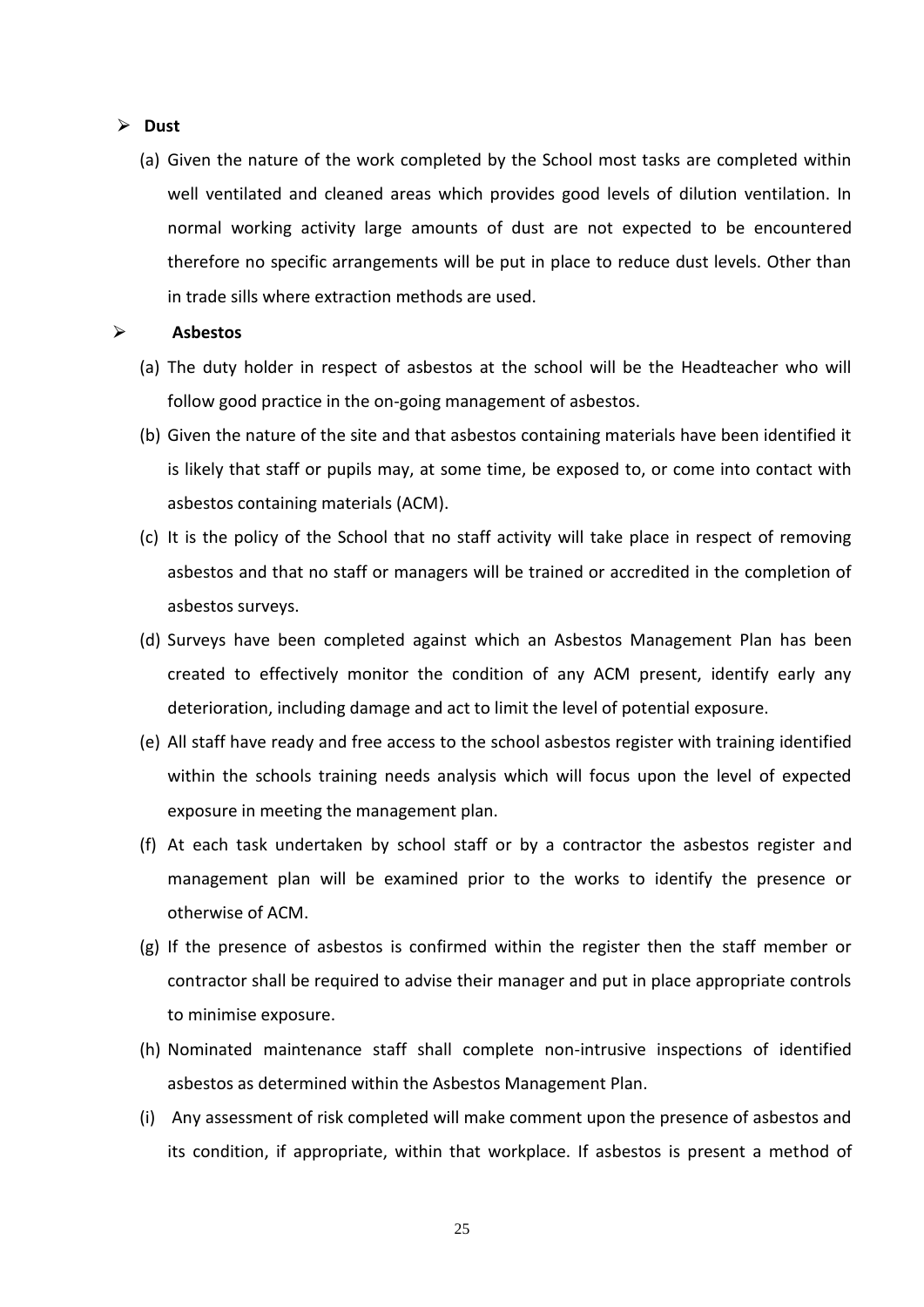work statement will be completed setting out how work will be completed, areas to be avoided with a copy of which will be passed to the responsible manager.

- (j) All staff who, as a matter of course engages in maintenance works will be trained in asbestos awareness by a training provider registered with UKATA with refresher training completed on an annual basis commensurate to their level of exposure and in line with the schools training needs analysis.
- (k) All new staff will be informed on asbestos exposure as part of their induction process with any staff member likely to work in identified asbestos areas subject of UKATA Asbestos Awareness training on appointment.
- (l) If during a task a staff member disturbs any suspected substances work then work will stop immediately and a manager informed. To this end HSE guidance will be followed.
- (m)If doubts are raised as to the presence of asbestos the Business Manager or responsible manager will seek advice from their safety advisor prior to work commencing.
- (n) PPE of the appropriate standard is supplied to all staff appropriate to their role.

#### **37. Personal Protective Equipment (PPE)**

- (a) The school is committed to the implementation of safe systems of work, which reduce risk to a safe level thus minimising the need for the use of personal protective equipment.
- (b) However, there are working practices undertaken, or residue risks remaining, where the use PPE is the best means of controlling any remaining risks. In normal course of work undertaken such requirements staff will be notified and provision made to supply the PPE.
- (c) In respect of contracted staff there is an expectation that they will provide their own PPE which is in a serviceable condition suitable for the task being performed.
- (d) Where a person is directly employed by the School PPE will be provided to the individual free of charge, compatible for multi-use situations and which meets health and safety specification with training provided as necessary. A form will be completed when PPE is issued to a staff member is located within the relevant Management Plan
- (e) Details of when the PPE shall be worn will be recorded on risk assessments and method of work statements which will be communicated to staff.
- (f) Individuals are responsible for the correct wearing all PPE provided and are responsible for its maintenance and storage etc. Any defects shall be reported to the responsible manager when it will be replaced.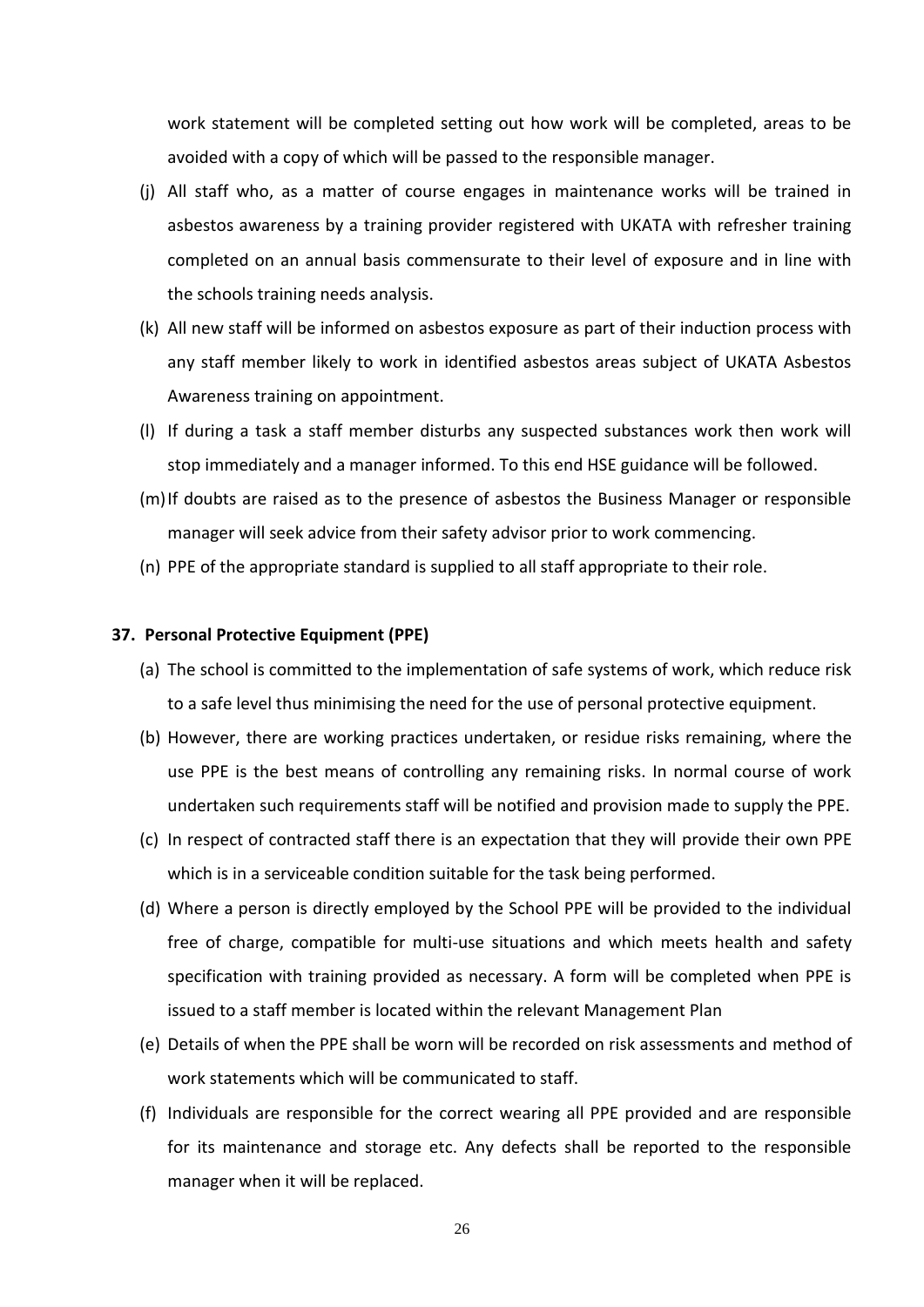(g) Where a care plan identifies that a pupil is sound sensitive then hearing protection will be provided to cover potential exposure with staff briefed.

#### **38. Smoking Policy**

The management will seek on all occasions to comply with Smoke free legislation introduced on 1st July 2007. It is therefore School Policy that no persons at the School premises or within a School owned/leased vehicle will be permitted to smoke.

# **39. Accidents & Injuries & Reporting**

- (a) In all cases injuries and accidents where there may be a failure of the school's safety processes or systems will be referred to the competent safety advisor who will oversee all issues in respect of the investigation and reporting.
- (b) The responsible manager will record and investigate any incident, near misses or injury to establish the cause and measures to be taken to prevent a reoccurrence. This includes road traffic crashes. There is a one accident book each for students situated on upper and lower sites, this is Data Protection Act compliant. A standard operating procedure is in place covering the reporting and investigation of incidents and injuries.
- (c) The investigation of accidents and injuries is covered within Standard Operating Procedure – Accident Reporting. In each case reported, and regardless of who investigates the incident, the accident book will be completed with a report compiled outlining:
	- the circumstances of the injury/occurrence
	- the actual cause
	- the identified root causes
	- remedial action taken.
- (d) Each report will be filed in a secure area and retained for a period of 5 years.
- (e) In the event that an external organisation (e.g. Local authority safety officer) conducts an investigation, the Headteacher of The School and staff will fully co-operate with that investigation.
- (f) The requirements of the Reporting of Injuries, Diseases and Dangerous Occurrences Regulations will be fully complied with. (See Appendix for summary of circumstances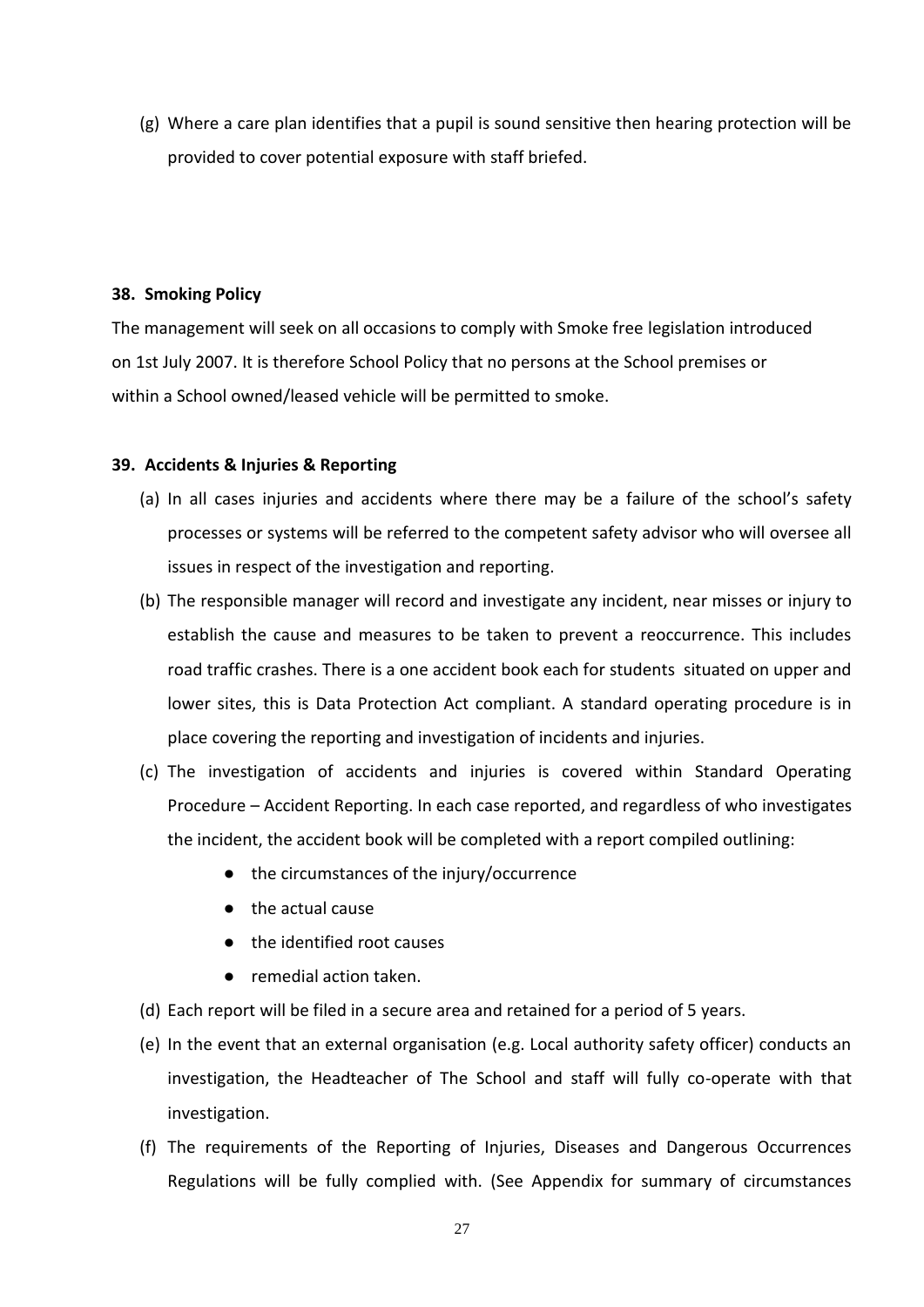leading to a report being made). In all such cases the Business Manager Contractor or client shall be informed of such an injury.

- (g) In the event that it becomes necessary to make a report under RIDDOR relevant information and advice along with a copy of form 2508 are located at [www.hse.gov.uk/forms/incident/index.htm](http://www.hse.gov.uk/forms/incident/index.htm)
- (h) On an annual basis the accidents reported are reviewed to establish any patterns and areas where preventative action can be taken.

#### **40. First Aid**

- (a) The School is committed to providing adequate first aid arrangements, which ensures that the requirements of the Health and Safety at Work (First Aid) Regulations 1981 are met.
- (b) Contractors employed by The School are expected to make reasonable personal first aid provision. This provision will be communicated within the relevant generic risk assessment.
- (c) First aid arrangements will be subject of a specific assessment of risk.

#### **41. Staff Fitness**

- (a) All persons employed by The School, whether as an employee or contractor, are expected to maintain a reasonable level of fitness to allow them to undertake their role. All persons are encouraged to report any illness or injury, which may affect their ability to work in a safe manner or the safety of others who may be affected.
- (b) This especially includes those who drive and who become aware of a medical problem which may affect their ability to drive.

#### **42. Young Workers**

Young persons employed by the School or attached to the school, as part of a work experience program will be subjected to a specific assessment of risk prior to commencing work or attending the school.

#### **43. New and Expectant Mothers/ Paternity & Maternity Leave**

In the event that a staff member becomes pregnant then a specific assessment will be completed making use of the risk assessment pro-form.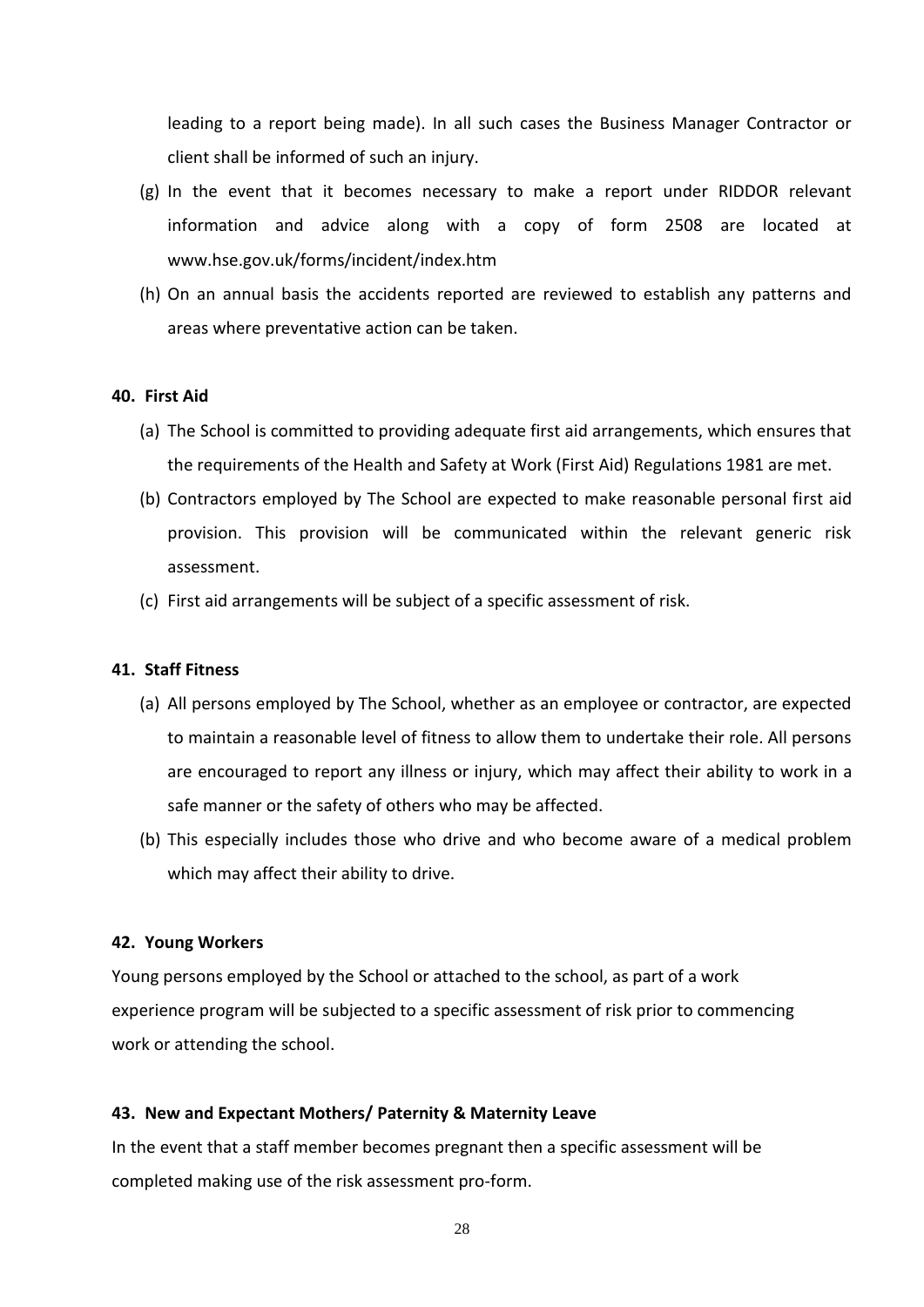#### **44. Disabled Staff**

- (a) In the event that an existing or prospective staff member declares a disablement a suitable and sufficient assessment of the risks will be conducted as soon as is practicable and the findings recorded and passed to that staff member.
- (b) No physically disabled persons are currently working within the organisation. In the event that this changes then a specific assessment will be completed in which the control/support measures will be identified.

#### **45. Drink and Drugs**

- (a) The School is committed to ensuring that all employees are fit to perform their role and can do so in a safe manner. To meet this aim, the School has introduced a Staff Code of Conduct.
- (b) Every staff member has been provided with a copy of the Policy.
- (c) The administration of prescribed medication will only be completed by trained and appointed persons who have attended relevant training and making use of identified policies and procedures governing such activity. The training of staff will be completed as identified within the schools training needs analysis.
- (d) This provision will be communicated within the relevant generic risk assessment.

#### **46. Staff Welfare**

- (a) The provision and nature of welfare facilities in place or provided are in line with the primary role of the School and the care of students.
- (b) This includes ensuring that staff and students have suitable rest areas in which breaks can be taken away from main school activity, fresh drinking water and reasonable food preparation areas.

## **47. Staff Clothing**

Staff are issued with the school dress code during their induction.

#### **48. Lone working**

It is not expected that lone working will be undertaken by staff.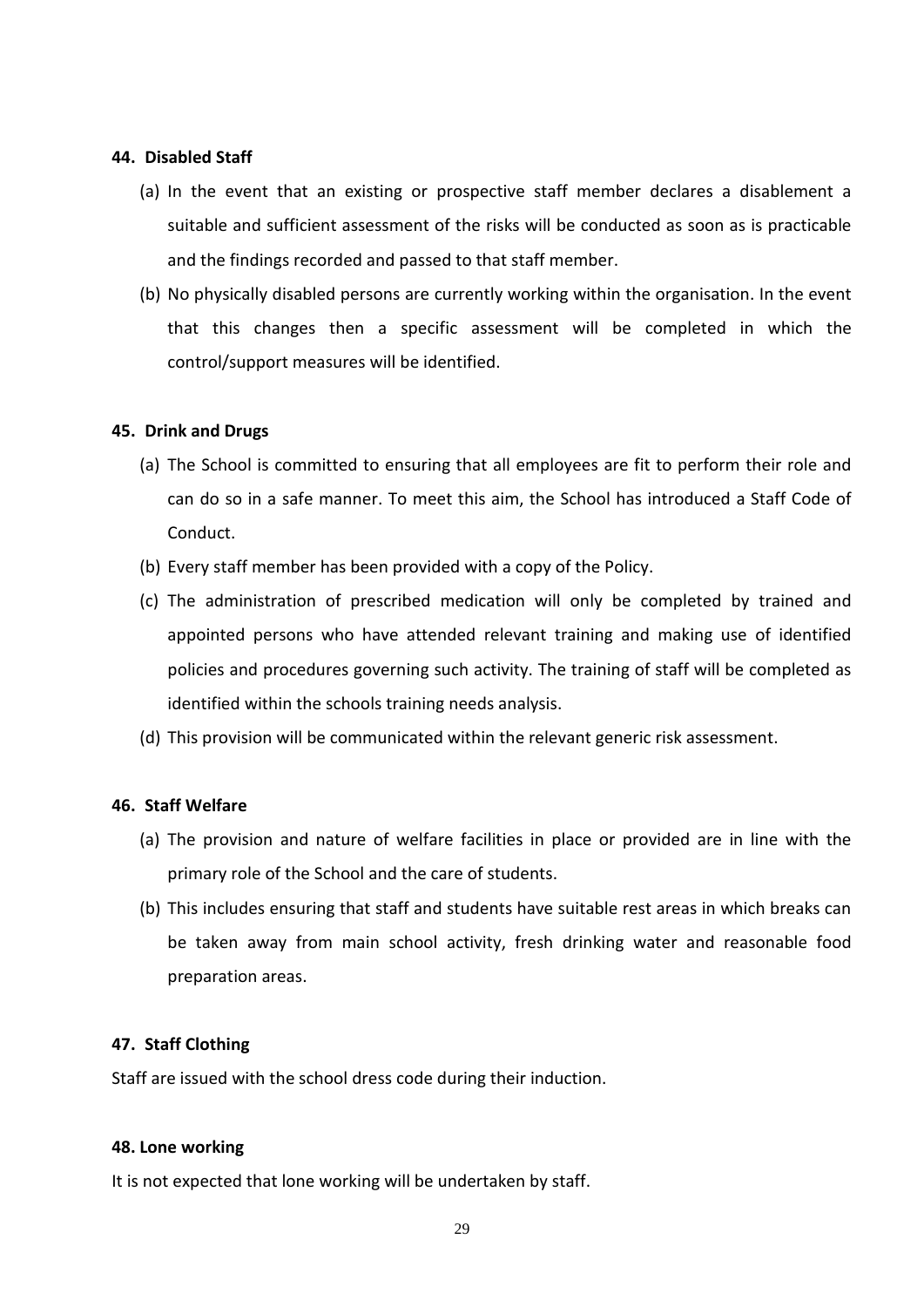# **49. Mobile Telephones**

It is the policy of the School that the use of mobile telephones while driving is strictly prohibited.

## **50. Health Surveillance**

- (a) Health surveillance is normally undertaken when staff are exposed to working with chemicals and their products. Within the School normal working activity does not involve such contact and therefore no specific arrangements are made to undertake such surveillance.
- (b) In the event that working practices change or a staff member requires such surveillance then this policy will be reviewed.

# **51. Waste Management**

An approved waste carrier attends at the premises and removes all waste products produced in normal work activity.

# **52. School Trips and Outside Activities**

It is the Policy of Ripplevale School that all pupils must experience a range of activities. These will be achieved by the identification of a range of trips away from the school premises which will be managed and supervised by teaching staff. Such trips will take place inside and outside of normal school hours.

The purpose of such trips is to take pupils away from the school, premises for the purposes of relaxation and for a change of environment and to enable them to interact with others outside of the school environment.

Such trips will be authorised by a Senior Manager who will decide on the suitability of each visit based upon an assessment of risk completed in advance.

The trip supervisors will be expected to:

- Ensure that the trip is authorised;
- To fully participate in undertaking RA for that trip and to ensure all accompanying staff they have fully read and understood the rick assessment and ensured control measure as indicated in risk assessment are in place before trip commences.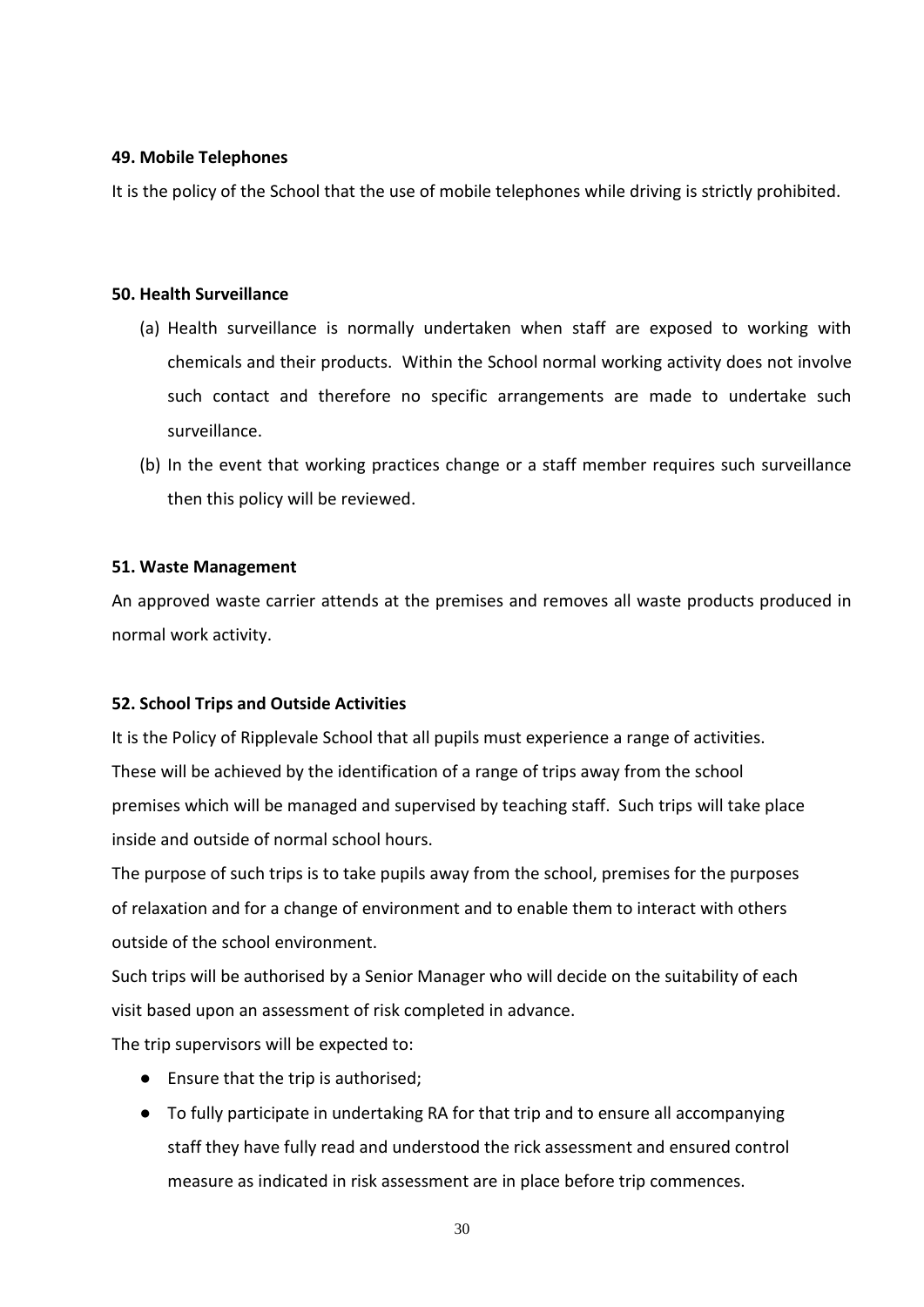- That an assessment on each pupil attending is completed to ensure that the trip is suitable for that pupil based upon medical and dietary requirements as well as attitude and behaviour.
- Any pupils with care plans are identified and care plan is included in RA.

All trips will be reviewed by the Deputy Head, responsible for trips, as a standing agenda on an annual basis or when other circumstances dictate.

In authorising or undertaking such trips then due regards to the HSE advice contained within School trips and outdoor learning activities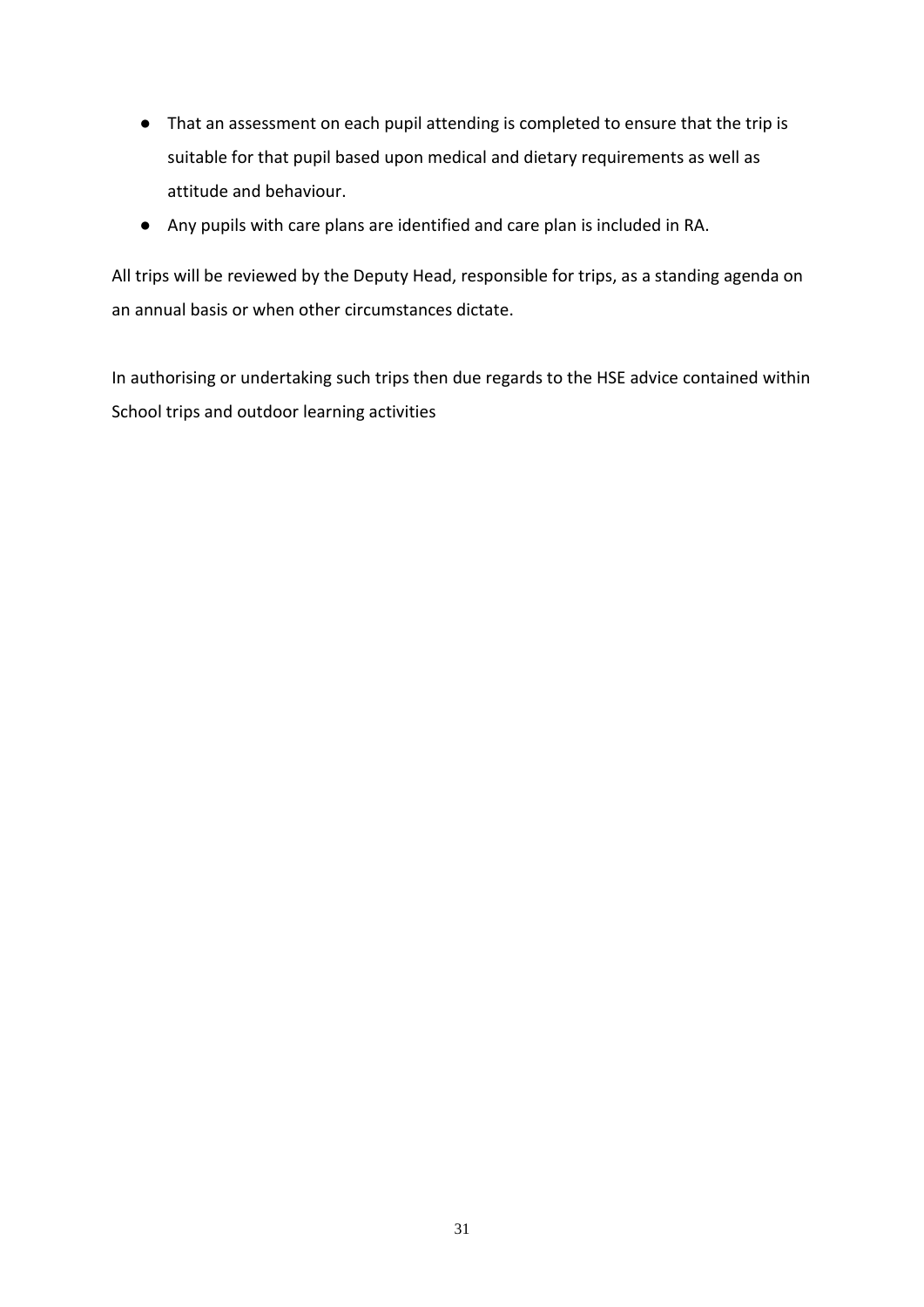